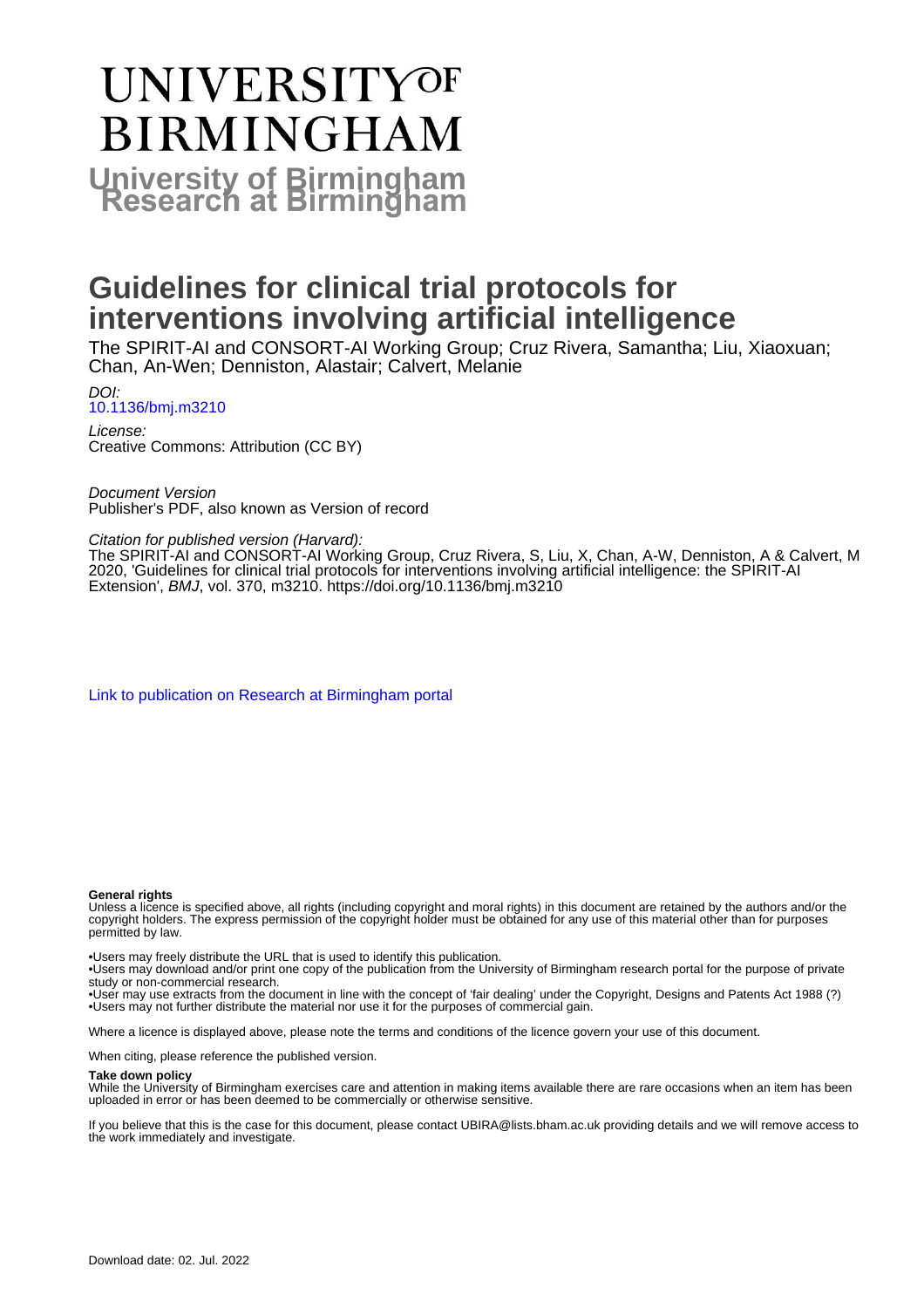

# Guidelines for clinical trial protocols for interventions involving artificial intelligence: the SPIRIT-AI Extension

Samantha Cruz Rivera,  $^{1,2}$  Xiaoxuan Liu,  $^{2,3,4,5,6}$  An-Wen Chan, $^7$  Alastair K Denniston,  $^{1,2,3,4,5,8}$ Melanie J Calvert,<sup>1,2,6,9,10,11</sup> On behalf of the SPIRIT-AI and CONSORT-AI Working Group

For numbered affiliations see end of the article.

Correspondence to: A K Denniston, Institute of Inflammation and Ageing, College of Medical and Dental Sciences, University of Birmingham, Birmingham, UK, [a.denniston@bham.ac.uk](mailto:a.denniston@bham.ac.uk) Cite this as: *BMJ* 2020;370:m3210

http://dx.doi.org/10.1136/bmj.m3210

Accepted: 4 August 2020

The SPIRIT 2013 (The Standard Protocol Items: Recommendations for Interventional Trials) statement aims to improve the completeness of clinical trial protocol reporting, by providing evidence-based recommendations for the minimum set of items to be addressed. This guidance has been instrumental in promoting transparent evaluation of new interventions. More recently, there is a growing recognition that interventions involving artificial intelligence need to undergo rigorous, prospective evaluation to demonstrate their impact on health outcomes.

The SPIRIT-AI extension is a new reporting guideline for clinical trials protocols evaluating interventions with an AI component. It was developed in parallel with its companion statement for trial reports: CONSORT-AI. Both guidelines were developed using a staged consensus process, involving a literature review and expert consultation to generate 26 candidate items, which were consulted on by an international multi-stakeholder group in a 2-stage Delphi survey (103 stakeholders), agreed on in a consensus meeting (31 stakeholders) and refined through a checklist pilot (34 participants).

The SPIRIT-AI extension includes 15 new items, which were considered sufficiently important for clinical trial protocols of AI interventions. These new items should be routinely reported in addition to the core SPIRIT 2013 items. SPIRIT-AI recommends that

investigators provide clear descriptions of the AI intervention, including instructions and skills required for use, the setting in which the AI intervention will be integrated, considerations around the handling of input and output data, the human-AI interaction and analysis of error cases.

SPIRIT-AI will help promote transparency and completeness for clinical trial protocols for AI interventions. Its use will assist editors and peer-reviewers, as well as the general readership, to understand, interpret and critically appraise the design and risk of bias for a planned clinical trial.

### **Introduction**

A clinical trial protocol is an essential document produced by study investigators detailing a priori the rationale, proposed methods and plans for how a clinical trial will be conducted.<sup>12</sup> This key document is used by external reviewers (funding agencies, regulatory bodies, research ethics committees, journal editors, peer reviewers and institutional review boards, and increasingly the wider public) to understand and interpret the rationale, methodological rigor and ethical considerations of the trial. Additionally, trial protocols provide a shared reference point to support the research team in conducting a high-quality study.

Despite their importance, the quality and completeness of published trial protocols are variable.<sup>12</sup> The Standard Protocol Items: Recommendations for Interventional Trials (SPIRIT) statement was published in 2013 to provide guidance for the minimum reporting content of a clinical trial protocol and has been widely endorsed as an international standard.<sup>3-5</sup> The SPIRIT statement published in 2013 provides minimum guidance applicable for all clinical trial interventions, but recognises that certain interventions may require extension or elaboration of these items.<sup>12</sup> Artificial intelligence (AI) is an area of enormous interest, with strong drivers to accelerate new interventions through to publication, implementation and market.<sup>6</sup> While AI systems have been researched for some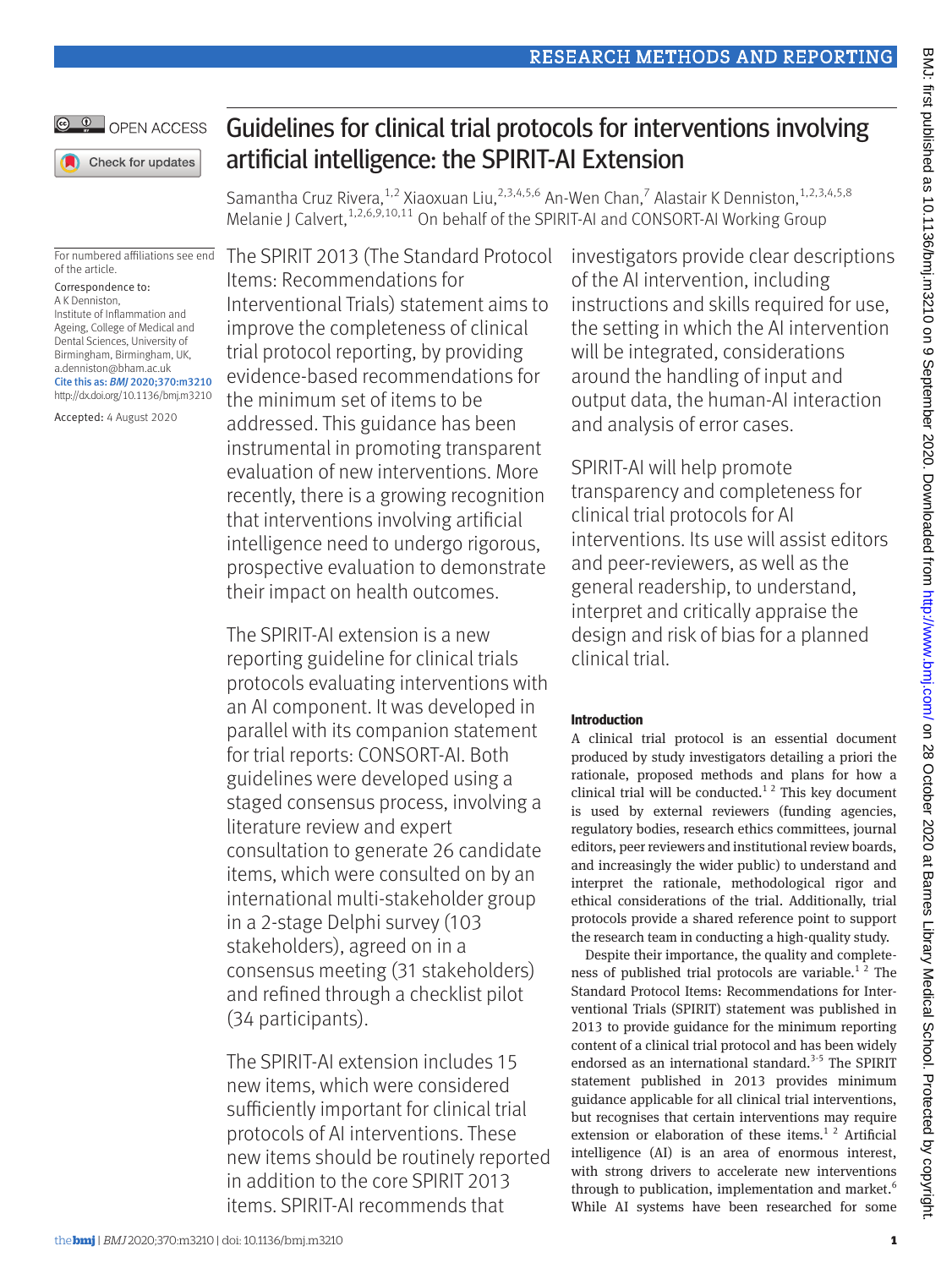time, recent advances in deep learning and neural networks have gained significant interest for their potential in health applications. Examples of such applications of these are wide-ranging and include AI systems for screening and triage,<sup>7 8</sup> diagnosis,<sup>9-12</sup> prognostication,<sup>13 14</sup> decision-support<sup>15</sup> and treatment recommendation.16 However, in most recent cases, the majority of published evidence consists of *in silico*, early-phase validation. It has been recognised that most recent AI studies are inadequately reported and existing reporting guidelines do not fully cover potential sources of bias specific to AI systems. $^{17}$  The welcome emergence of randomised controlled trials (RCTs) seeking to evaluate clinical efficacy of newer interventions based on, or including, an AI component (hereafter 'AI interventions') 15 18-23 has similarly been met with concerns about design and reporting.<sup>17 24-26</sup> This has highlighted the need to provide reporting guidance that is 'fit-for-purpose' in this domain.

SPIRIT-AI (as part of the SPIRIT-AI and CONSORT-AI initiative) is an international initiative supported by SPIRIT and the EQUATOR (Enhancing Quality and Transparency of Health Research) Network to extend or elaborate the existing SPIRIT 2013 statement where necessary, to develop consensus-based AI-specific protocol guidance.<sup>27 28</sup> It is complementary to the CONSORT-AI statement, which aims to promote high quality reporting of AI trials. This article describes the methods used to identify and evaluate candidate items and gain consensus. In addition, it also provides the full SPIRIT-AI checklist including new items and their accompanying explanations.

#### **Methods**

The SPIRIT-AI and CONSORT-AI extensions were simultaneously developed for clinical trial protocols and trial reports. An announcement for the SPIRIT-AI and CONSORT-AI initiative was published in October  $2019<sub>1</sub><sup>27</sup>$  and the two guidelines were registered as reporting guidelines under development on the EQUA-TOR library of reporting guidelines in May 2019. Both guidelines were developed in accordance with the EQUATOR Network's methodological framework.29 The SPIRIT-AI and CONSORT-AI steering group, consisting of 15 international experts, was formed to oversee the conduct and methodology of the study. Definitions of key terms are contained in the glossary box 1.

#### Ethical approval

This study was approved by the ethical review committee at the University of Birmingham, UK (ERN\_19-1100). Participant information was provided to Delphi participants electronically before survey completion and before the consensus meeting. Delphi participants provided electronic informed consent, and written consent was obtained from consensus meeting participants.

#### Literature review and candidate item generation

An initial list of candidate items for the SPIRIT-AI and CONSORT-AI checklists was generated through review of the published literature and consultation with the steering group and known international experts. A search was performed on 13 May 2019 using the terms "artificial intelligence," "machine learning," and "deep learning" to identify existing clinical trials for AI interventions listed within the US National Library of Medicine's clinical trial registry, ClinicalTrials.gov. There were 316 registered trials on ClinicalTrials.gov, of which 62 were completed and seven had published results.22 30-35 Two studies were reported with reference to the CONSORT statement,  $2234$  and one study provided an unpublished trial protocol.<sup>34</sup> The Operations Team (XL, SCR, MJC, and AKD) identified AI-specific considerations from these studies and reframed them as candidate reporting items. The candidate items were also informed by findings from a previous systematic review which evaluated the diagnostic accuracy of deep learning systems for medical imaging.<sup>17</sup> After consultation with the steering group and additional international experts (n=19), 29 candidate items were generated: 26 of which were relevant for both SPIRIT-AI and CONSORT-AI and three of which were relevant only for CONSORT-AI. The Operations Team mapped these items to the corresponding SPIRIT and CONSORT items, revising the wording and providing explanatory text as required to contextualise the items. These items were included in subsequent Delphi surveys.

#### Delphi consensus process

In September 2019, 169 key international experts were invited to participate in the online Delphi survey to vote on the candidate items and suggest additional items. Experts were identified and contacted via the steering group and were allowed one round of snowball recruitment, where contacted experts could suggest additional experts. In addition, individuals who made contact following publication of the announcement were included. $27$  The steering group agreed that individuals with expertise in clinical trials and AI/ ML, as well as key users of the technology should be well represented in the consultation. Stakeholders included healthcare professionals, methodologists, statisticians, computer scientists, industry representatives, journal editors, policy makers, health informaticists, law and ethicists, regulators, patients, and funders. Participant characteristics are described in the appendix (page 2: supplementary table 1). Two online Delphi surveys were conducted. DelphiManager software (version 4.0), developed and maintained by the COMET (Core Outcome Measures in Effectiveness Trials) initiative, was used to undertake the e-Delphi surveys. Participants were given written information about the study and asked to provide their level of expertise within the fields of (i) AI/ML, and (ii) clinical trials. Each item was presented for consideration (26 for SPIRIT-AI and 29 for CONSORT-AI). Participants were asked to vote on each item using a 9-point scale: (1-3) not important, (4-6) important but not critical, and (7-9) important and critical. Respondents provided separate ratings for SPIRIT-AI and CONSORT-AI. There was an option to opt out of voting for each item, and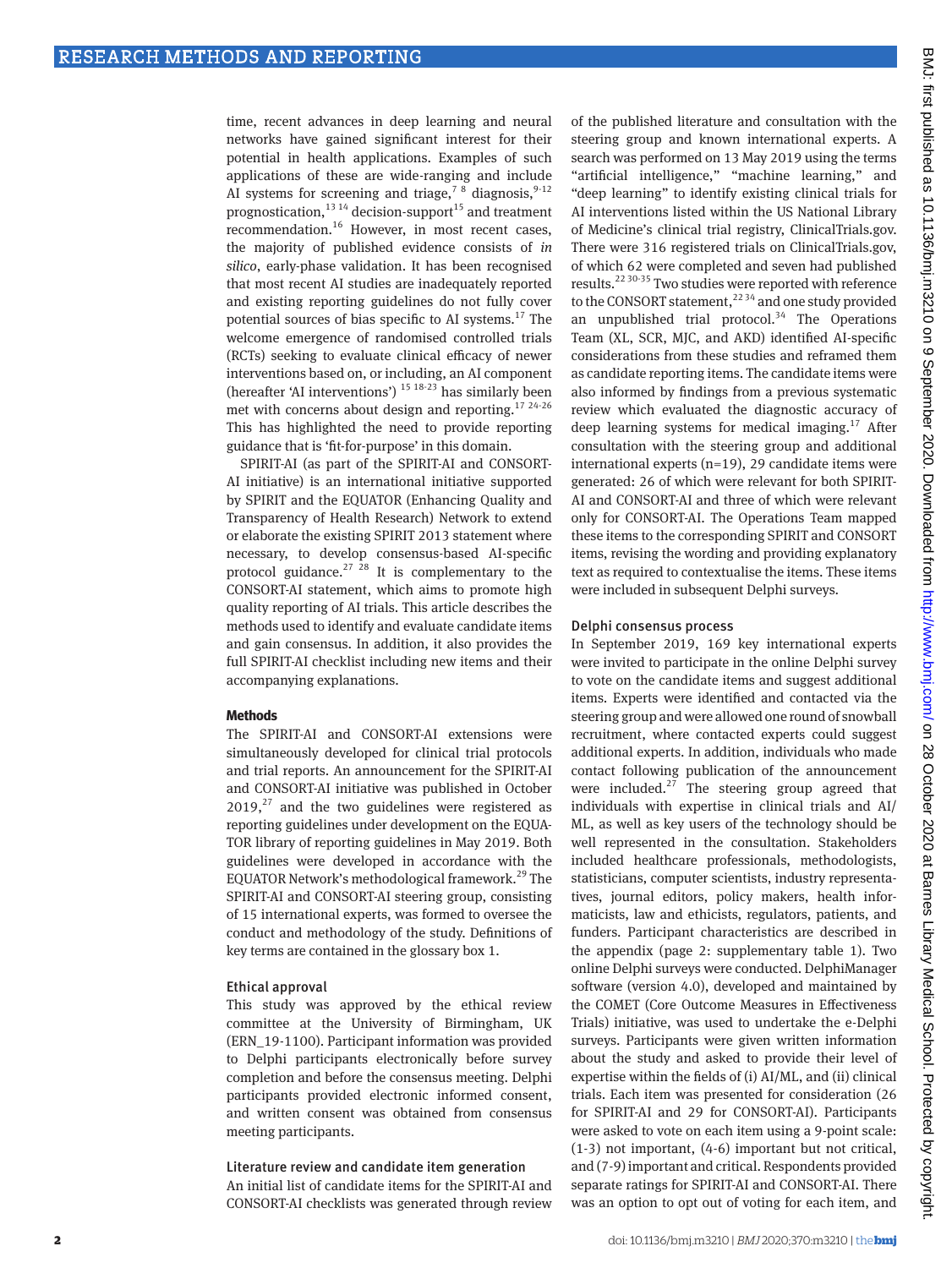#### Box 1: Glossary

- *• Artificial intelligence (AI)*—The science of developing computer systems which can perform tasks normally requiring human intelligence.
- *• AI intervention*—A health intervention which relies on an artificial intelligence/machine learning component to serve its purpose.
- *• CONSORT*—Consolidated Standards of Reporting Trials.
- *• CONSORT-AI extension item*—An additional checklist item to address AI-specific content that is not adequately covered by CONSORT 2010.
- *• Class activation map*—Class activation maps are particularly relevant to image classification AI interventions. Class activation maps are visualizations of the pixels that had the greatest influence on predicted class, by displaying the gradient of the predicted outcome from the model with respect to the input. They are also referred to as saliency maps or heatmaps.
- *• Health outcome*—Measured variables in the trial which are used to assess the effects of an intervention.
- *• Human-AI interaction*—The process of how users/humans interact with the AI intervention, for the AI intervention to function as intended.
- *• Clinical outcome*—Measured variables in the trial which are used to assess the effects of an intervention.
- *• Delphi study*—A research method which derives the collective opinions of a group through a staged consultation of surveys, questionnaires, or interviews, with an aim to reach consensus at the end.
- *• Development environment*—The clinical and operational settings from which the data used for training the model is generated. This includes all aspects of the physical setting (such as geographical location, physical environment), operational setting (such as integration with an electronic record system, installation on a physical device) and clinical setting (such as primary/secondary/tertiary care, patient disease spectrum).
- *• Fine-tuning*—Modifications or additional training performed on the AI intervention model, done with the intention of improving its performance.
- *• Input data*—The data that need to be presented to the AI intervention to allow it to serve its purpose.
- *• Machine learning (ML)*—A field of computer science concerned with the development of models/algorithms which can solve specific tasks by learning patterns from data, rather than by following explicit rules. It is seen as an approach within the field of artificial intelligence.
- *• Operational environment*—The environment in which the AI intervention will be deployed, including the infrastructure required to enable the AI intervention to function.
- *• Output data*—The predicted outcome given by the AI intervention based on modelling of the input data. The output data can be presented in different forms, including a classification (including diagnosis, disease severity or stage, or recommendation such as referability), a probability, a class activation map, etc. The output data typically provides additional clinical information and/or triggers a clinical decision.
- *• Performance error*—Instances where the AI intervention fails to perform as expected. This term can describe different types of failures and it is up to the investigator to specify what should be considered a performance error, preferably based on prior evidence. This can range from small decreases in accuracy (compared to expected accuracy), to erroneous predictions, or the inability to produce an output in certain cases.
- *• SPIRIT*—Standard Protocol Items: Recommendations for Interventional Trials.
- *• SPIRIT-AI*—An additional checklist item to address AI-specific content that is not adequately covered by SPIRIT 2013.
- *• SPIRIT-AI elaboration item*—Additional considerations to an existing SPIRIT 2013 item when applied to AI interventions.

each item included space for free text comments. At the end of the Delphi survey, participants had the opportunity to suggest new items. One hundred and three responses were received for the first Delphi round, and 91 (88% of participants from round one) responses received for the second round. The results of the Delphi surveys informed the subsequent international consensus meeting. Twelve new items were proposed by the Delphi study participants and were added for discussion at the consensus meeting. Data collected during the Delphi survey were anonymised and itemlevel results were presented at the consensus meeting for discussion and voting.

The two-day consensus meeting took place in January 2020 and was hosted by the University of Birmingham, UK, to seek consensus on the content of SPIRIT-AI and CONSORT-AI. Thirty one international stakeholders were invited from the Delphi survey participants to discuss the items and vote for their inclusion. Participants were selected to achieve adequate representation from all the stakeholder groups. Thirty eight items were discussed in turn, comprising the 26 items generated in the initial literature review and item generation phase (these 26 items were relevant to both SPIRIT-AI and CONSORT-AI; 3 extra items relevant to CONSORT-AI only were also discussed) and the 12 new items proposed by participants during the Delphi surveys. Each item was presented to the consensus group, alongside its score from the Delphi exercise (median and interquartile ranges) and any comments made by Delphi participants related to that item. Consensus meeting participants were invited to comment on the importance of each item and whether the item should be included in the AI extension. In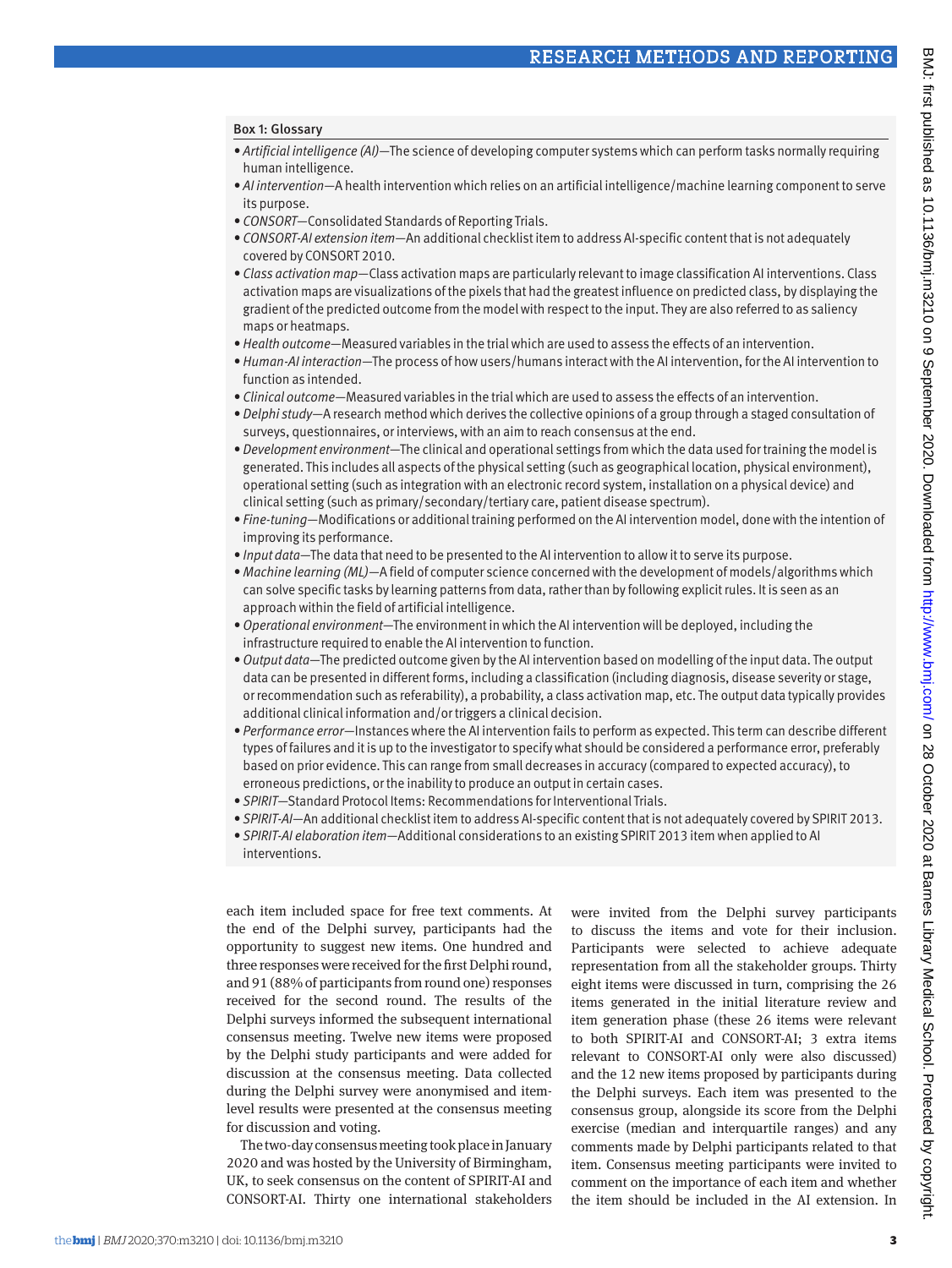addition, participants were invited to comment on the wording of the explanatory text accompanying each item and the position of each item relative to the SPIRIT 2013 and CONSORT 2010 checklists. After open discussion of each item and the option to adjust wording, an electronic vote took place with the option to include or exclude the item. An 80% threshold for inclusion was pre-specified and deemed reasonable by the steering group to demonstrate majority consensus. Each stakeholder voted anonymously using Turning Point voting pads (Turning Technologies LLC, Ohio, USA; version 8.7.2.14).

#### Checklist pilot

Following the consensus meeting, attendees were given the opportunity to make final comments on the wording and agree that the updated SPIRIT-AI and CONSORT-AI items reflected discussions from the meeting. The Operations Team assigned each item as extension or elaboration item based on a decision tree and produced a penultimate draft of the SPIRIT-AI and CONSORT-AI checklist (supplementary fig 1). A pilot of the penultimate checklist was conducted with 34 participants to ensure clarity of wording. Experts participating in the pilot included: a) Delphi participants who did not attend the consensus meeting and b) external experts, who had not taken part in the development process but who had reached out to the steering committee after the Delphi study commenced. Final changes were made on wording only to improve clarity for readers, by the Operations Team (supplementary fig 2).

#### **Results**

#### SPIRIT-AI checklist items and explanations

The SPIRIT-AI Extension recommends that, in conjunction with existing SPIRIT 2013 items, 15 items (12 extensions and 3 elaborations) should be addressed for trial protocols of AI-interventions. These items were considered sufficiently important for clinical trial protocols for AI interventions that should be routinely reported in addition to the core SPIRIT 2013 checklist items. Table 1 lists the SPIRIT-AI items.

All 15 items included in the SPIRIT-AI Extension passed the threshold of 80% for inclusion at the consensus meeting. SPIRIT-AI 6a (i), SPIRIT-AI 11a (v) and SPIRIT-AI 22 each resulted from the merging of two items after discussion. SPIRIT-AI 11a (iii) did not fulfil the criteria for inclusion based on its initial wording (73% vote to include); however, after extensive discussion and rewording, the consensus group unanimously supported a re-vote at which point it passed the inclusion threshold (97% to include).

#### Administrative information

#### SPIRIT-AI 1 (i) Elaboration: Indicate that the intervention involves artificial intelligence/machine learning and specify the type of model.

*Explanation:* Indicating in the protocol title and/or abstract that the intervention involves a form of AI is encouraged, as it immediately identifies the intervention as an artificial intelligence/machine learning intervention, and also serves to facilitate indexing and searching of the trial protocol in bibliographic databases, registries, and other online resources. The title should be understandable by a wide audience; therefore, a broader umbrella term such as "artificial intelligence" or "machine learning" is encouraged. More precise terms should be used in the abstract, rather than the title, unless broadly recognised as being a form of artificial intelligence/machine learning. Specific terminology relating to the model type and architecture should be detailed in the abstract.

#### SPIRIT-AI 1 (ii) Elaboration: State the intended use of the AI intervention.

*Explanation:* The intended use of the AI intervention should be made clear in the protocol's title and/or abstract. This should describe the purpose of the AI intervention and the disease context.19 36 Some AI interventions may have multiple intended uses, or the intended use may evolve over time. Therefore, documenting this allows readers to understand the intended use of the algorithm at the time of the trial.

#### Introduction

#### SPIRIT-AI 6a (i) Extension: Explain the intended use of the AI intervention in the context of the clinical pathway, including its purpose and its intended users (such as healthcare professionals, patients, public).

*Explanation:* In order to understand how the AI intervention will fit into a clinical pathway, a detailed description of its role should be included in the protocol background. AI interventions may be designed to interact with different users including healthcare professionals, patients, and the public, and their roles can be wide-ranging (for example, the same AI intervention could theoretically be replacing, augmenting or adjudicating components of clinical decision-making). Clarifying the intended use of the AI intervention and its intended user helps readers understand the purpose for which the AI intervention will be evaluated in the trial.

#### SPIRIT-AI 6a (ii) Extension: Describe any pre-existing evidence for the AI intervention.

*Explanation:* Authors should describe in the protocol any pre-existing published (with supporting references) or unpublished evidence relating to validation of the AI intervention, or lack thereof. Consideration should be given to whether the evidence was for a similar use, setting and target population as the planned trial. This may include previous development of the AI model, internal and external validations, and any modifications made before the trial.

#### Participants, interventions, and outcomes

SPIRIT-AI 9 Extension: Describe the onsite and offsite requirements needed to integrate the AI intervention into the trial setting.

*Explanation:* There are limitations to the generalisability of AI algorithms, one of which is when they are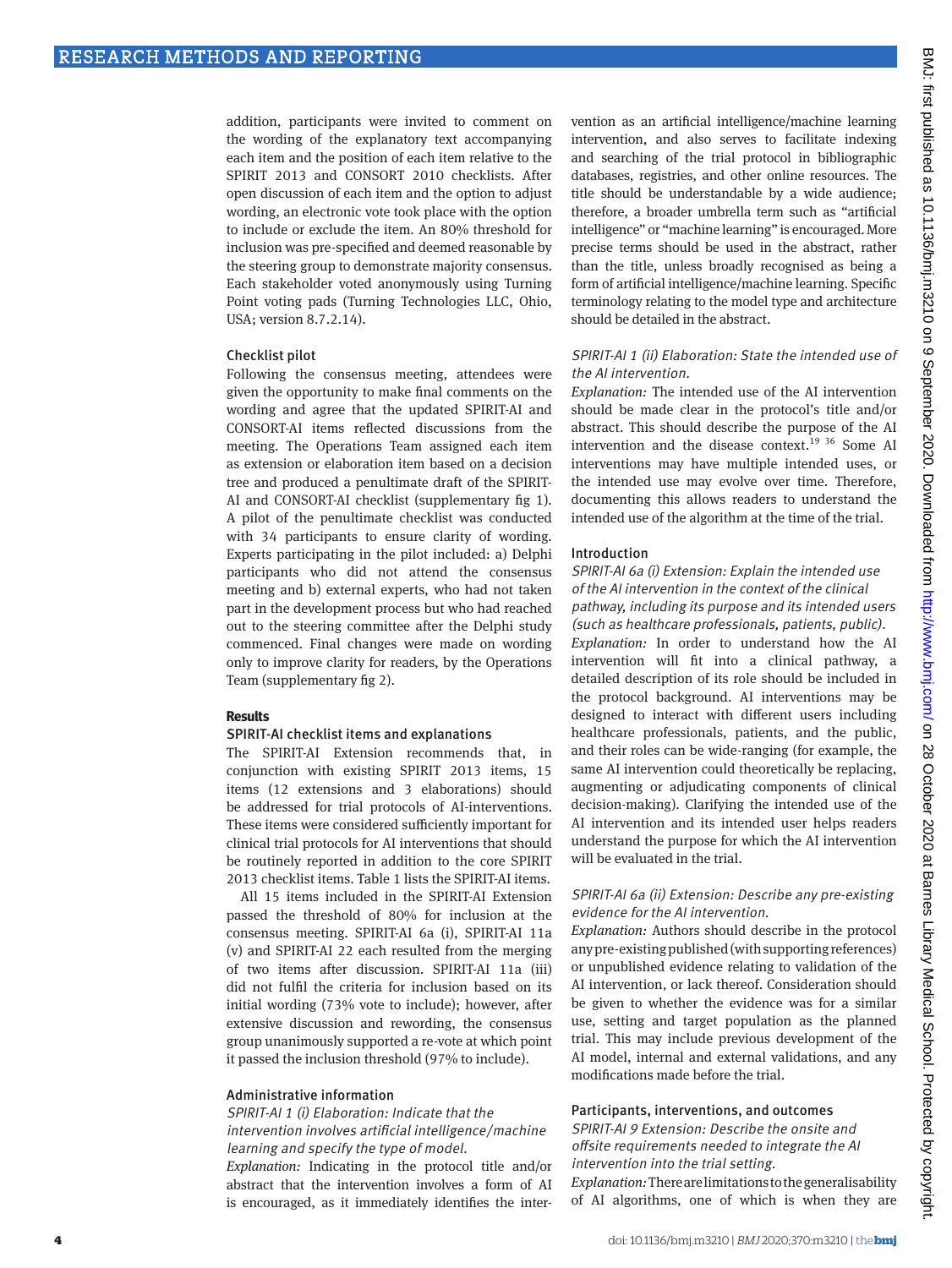used outside of their development environment.<sup>37</sup> <sup>38</sup> AI systems are dependent on their operational environment, and the protocol should provide details of the hardware and software requirements to allow technical integration of the AI intervention at each study site. For example, it should be stated if the AI intervention requires vendor-specific devices, if there is a need for specialised computing hardware at each site, or if the sites must support cloud integration, particularly if this is vendor-specific. If any changes to the algorithm are required at each study site as part of the implementation procedure (such as fine-tuning the algorithm on local data), then this process should also be clearly described.

#### SPIRIT-AI 10 (i) Elaboration: State the inclusion and exclusion criteria at the level of participants.

*Explanation:* The inclusion and exclusion criteria should be defined at the participant level as per usual practice in protocols of non-AI interventional trials. This is distinct from the inclusion and exclusion criteria made at the input data level, which is addressed in item 10 (ii).

#### SPIRIT-AI 10 (ii) Extension: State the inclusion and exclusion criteria at the level of the input data.

*Explanation:* Input data refer to the data required by the AI intervention to serve its purpose (for example, for a breast cancer diagnostic system, the input data could be the unprocessed or vendor-specific post-processing mammography scan on which a diagnosis is being made; for an early warning system, the input data could be physiological measurements or laboratory results from the electronic health record). The trial protocol should pre-specify if there are minimum requirements for the input data (such as image resolution, quality metrics, or data format), which would determine prerandomisation eligibility. It should specify when, how, and by whom this will be assessed. For example, if a participant met the eligibility criteria for lying flat for a CT scan as per item 10 (i), but the scan quality was compromised (for any given reason) to such a level that it is no longer fit for use by the AI system, this should be considered as an exclusion criterion at the input data level. Note that where input data are acquired after randomisation (addressed by SPIRIT-20c), any exclusion is considered to be from the analysis, not from enrolment (fig 1).

#### SPIRIT-AI 11a (i) Extension: State which version of the AI algorithm will be used.

*Explanation:* Similar to other forms of software as a medical device, AI systems are likely to undergo multiple iterations and updates in their lifespan. The protocol should state which version of the AI system will be used in the clinical trial, and whether this is the same version that had been used in previous studies to justify the study rationale. If applicable, the protocol should describe what has changed between the relevant versions and the rationale for the changes. Where available, the protocol should include a

regulatory marking reference, such as a unique device identifier (UDI) which requires a new identifier for updated versions of the device.<sup>39</sup>

#### SPIRIT-AI 11a (ii) Extension: Specify the procedure for acquiring and selecting the input data for the AI intervention.

*Explanation:* The measured performance of any AI system may be critically dependent on the nature and quality of the input data.40 The procedure for how input data will be handled—including data acquisition, selection, and pre-processing before analysis by the AI system—should be provided. Completeness and transparency of this process is integral to feasibility assessment and to future replication of the intervention beyond the clinical trial. It will also help to identify whether input data handling procedures will be standardised across trial sites.

#### SPIRIT-AI 11a (iii) Extension: Specify the procedure for assessing and handling poor quality or unavailable input data.

*Explanation:* As with 10 (ii), input data refer to the data required by the AI intervention to serve its purpose. As noted in item SPIRIT-AI 10 (ii), the performance of AI systems may be compromised as a result of poor quality or missing input data $41$  (for example, excessive movement artefact on an electrocardiogram). The study protocol should specify if and how poor quality or unavailable input data will be identified and handled. The protocol should also specify a minimum standard required for the input data, and the procedure for when the minimum standard is not met (including the impact on, or any changes to, the participant care pathway).

Poor quality or unavailable data can also affect non-AI interventions. For example, suboptimal quality of a scan could impact a radiologist's ability to interpret it and make a diagnosis. It is therefore important that this information is reported equally for the control intervention, where relevant. If this minimum quality standard is different from the inclusion criteria for input data used to assess eligibility pre-randomisation, this should be stated.

#### SPIRIT-AI 11a (iv) Extension: Specify whether there is human-AI interaction in the handling of the input data, and what level of expertise is required for users.

*Explanation:* A description of the human-AI interface and the requirements for successful interaction when handling input data should be described. Examples include clinician-led selection of regions of interest from a histology slide which is then interpreted by an AI diagnostic system, $42$  or endoscopist selection of a colonoscopy video clip as input data for an algorithm designed to detect polyps.<sup>21</sup> A description of any planned user training and instructions for how users will handle the input data provides transparency and replicability of trial procedures. Poor clarity on the human-AI interface may lead to a lack of a standard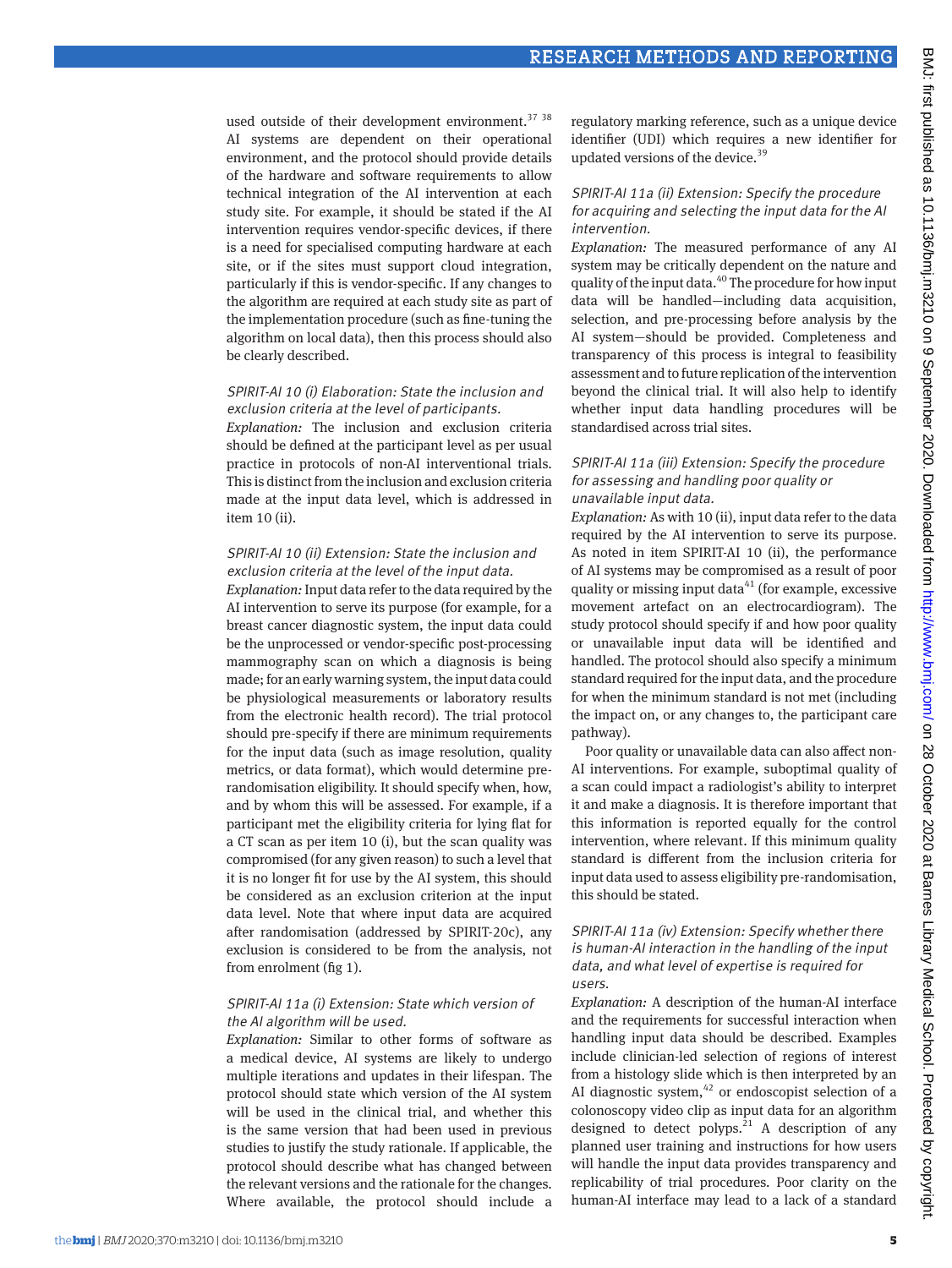| Table 1   SPIRIT-AI checklist |                     |                                                                                                                                                                                                                                                                                                                                                                                              |                                                                 |                                                                                                                                                                                                     |                          |  |  |  |  |
|-------------------------------|---------------------|----------------------------------------------------------------------------------------------------------------------------------------------------------------------------------------------------------------------------------------------------------------------------------------------------------------------------------------------------------------------------------------------|-----------------------------------------------------------------|-----------------------------------------------------------------------------------------------------------------------------------------------------------------------------------------------------|--------------------------|--|--|--|--|
| <b>Section</b>                | Item                | SPIRIT 2013 Item*                                                                                                                                                                                                                                                                                                                                                                            | <b>SPIRIT-AI item</b>                                           |                                                                                                                                                                                                     | Addressed<br>on page Not |  |  |  |  |
| Administrative information    |                     |                                                                                                                                                                                                                                                                                                                                                                                              |                                                                 |                                                                                                                                                                                                     |                          |  |  |  |  |
| Title                         | $\mathbf{1}$        | Descriptive title identifying the study design, population,<br>interventions, and, if applicable, trial acronym                                                                                                                                                                                                                                                                              | SPIRIT-AI 1(i)<br>Elaboration<br>SPIRIT-AI 1(ii)<br>Elaboration | Indicate that the intervention involves<br>artificial intelligence/machine learning<br>and specify the type of model.<br>Specify the intended use of the AI<br>intervention.                        |                          |  |  |  |  |
| Trial registration            | 2a                  | Trial identifier and registry name. If not yet registered,<br>name of intended registry                                                                                                                                                                                                                                                                                                      |                                                                 |                                                                                                                                                                                                     |                          |  |  |  |  |
|                               | 2 <sub>b</sub>      | All items from the World Health Organization Trial Registration Data Set                                                                                                                                                                                                                                                                                                                     |                                                                 |                                                                                                                                                                                                     |                          |  |  |  |  |
| Protocol version              | 3                   | Date and version identifier                                                                                                                                                                                                                                                                                                                                                                  |                                                                 |                                                                                                                                                                                                     |                          |  |  |  |  |
| Funding                       | 4<br>5a             | Sources and types of financial, material, and other support<br>Names, affiliations, and roles of protocol contributors                                                                                                                                                                                                                                                                       |                                                                 |                                                                                                                                                                                                     |                          |  |  |  |  |
| Roles and<br>responsibilities | 5b<br>5c            | Name and contact information for the trial sponsor<br>Role of study sponsor and funders, if any, in study design; collection,<br>management, analysis, and interpretation of data; writing of the report;<br>and the decision to submit the report for publication, including whether<br>they will have ultimate authority over any of these activities                                      |                                                                 |                                                                                                                                                                                                     |                          |  |  |  |  |
|                               | 5d                  | Composition, roles, and responsibilities of the coordinating centre,<br>steering committee, endpoint adjudication committee, data<br>management team, and other individuals or groups overseeing the trial,<br>if applicable (see Item 21a for data monitoring committee)                                                                                                                    |                                                                 |                                                                                                                                                                                                     |                          |  |  |  |  |
| Introduction                  |                     |                                                                                                                                                                                                                                                                                                                                                                                              |                                                                 |                                                                                                                                                                                                     |                          |  |  |  |  |
| Background and<br>rationale   | 6a                  | Description of research question and justification for undertaking the<br>trial, including summary of relevant studies (published and<br>unpublished) examining benefits and harms for each intervention                                                                                                                                                                                     | SPIRIT-AI 6a (i)<br>Extension                                   | Explain the intended use of the AI<br>intervention in the context of the<br>clinical pathway, including its purpose<br>and its intended users (e.g. healthcare<br>professionals, patients, public). |                          |  |  |  |  |
|                               |                     |                                                                                                                                                                                                                                                                                                                                                                                              | SPIRIT-AI 6a (ii)<br>Extension                                  | Describe any pre-existing evidence for<br>the AI intervention.                                                                                                                                      |                          |  |  |  |  |
|                               | 6b                  | Explanation for choice of comparators                                                                                                                                                                                                                                                                                                                                                        |                                                                 |                                                                                                                                                                                                     |                          |  |  |  |  |
| Objectives<br>Trial design    | $\overline{7}$<br>8 | Specific objectives or hypotheses<br>Description of trial design including type of trial (eg, parallel group,<br>crossover, factorial, single group), allocation ratio, and framework<br>(eg, superiority, equivalence, non-inferiority, exploratory)                                                                                                                                        |                                                                 |                                                                                                                                                                                                     |                          |  |  |  |  |
|                               |                     | Methods: Participants, interventions, and outcomes                                                                                                                                                                                                                                                                                                                                           |                                                                 |                                                                                                                                                                                                     |                          |  |  |  |  |
| Study setting                 | 9                   | Description of study settings (eg, community clinic, academic hospital)<br>and list of countries where data will be collected. Reference to where list<br>of study sites can be obtained                                                                                                                                                                                                     | SPIRIT-AI 9<br>Extension                                        | Describe the onsite and offsite<br>requirements needed to integrate the AI<br>intervention into the trial setting.                                                                                  |                          |  |  |  |  |
| Eligibility<br>criteria       | 10                  | Inclusion and exclusion criteria for participants. If applicable, eligibility<br>criteria for study centres and individuals who will perform the<br>interventions (eg, surgeons, psychotherapists)                                                                                                                                                                                           | SPIRIT-AI 10 (i)<br>Elaboration<br>SPIRIT-AI 10 (ii)            | State the inclusion and exclusion<br>criteria at the level of participants.<br>State the inclusion and exclusion                                                                                    |                          |  |  |  |  |
|                               |                     | Interventions for each group with sufficient detail to allow replication,<br>including how and when they will be administered                                                                                                                                                                                                                                                                | Extension<br>SPIRIT-AI 11a (i)<br>Extension                     | criteria at the level of the input data.<br>State which version of the AI algorithm<br>will be used.                                                                                                |                          |  |  |  |  |
| Interventions                 | 11a                 |                                                                                                                                                                                                                                                                                                                                                                                              | SPIRIT-AI 11a (ii)<br>Extension                                 | Specify the procedure for acquiring<br>and selecting the input data for the AI<br>intervention.                                                                                                     |                          |  |  |  |  |
|                               |                     |                                                                                                                                                                                                                                                                                                                                                                                              | SPIRIT-AI 11a (iii)<br>Extension                                | Specify the procedure for assessing and<br>handling poor quality or unavailable<br>input data.                                                                                                      |                          |  |  |  |  |
|                               |                     |                                                                                                                                                                                                                                                                                                                                                                                              | SPIRIT-AI 11a (iv)<br>Extension                                 | Specify whether there is human-AI inter-<br>action in the handling of the input data,<br>and what level of expertise is required<br>for users.                                                      |                          |  |  |  |  |
|                               |                     |                                                                                                                                                                                                                                                                                                                                                                                              | $SPIRIT-AI11a(v)$<br>Extension                                  | Specify the output of the<br>Al intervention.                                                                                                                                                       |                          |  |  |  |  |
|                               |                     |                                                                                                                                                                                                                                                                                                                                                                                              | SPIRIT-AI 11a (vi)<br>Extension                                 | Explain the procedure for how the AI<br>intervention's output will contribute to<br>decision-making or other elements of<br>clinical practice.                                                      |                          |  |  |  |  |
|                               | 11 <sub>b</sub>     | Criteria for discontinuing or modifying allocated interventions for a<br>given trial participant (eg, drug dose change in response to harms,<br>participant request, or improving/worsening disease)                                                                                                                                                                                         |                                                                 |                                                                                                                                                                                                     |                          |  |  |  |  |
|                               | 11c                 | Strategies to improve adherence to intervention protocols, and any procedures<br>for monitoring adherence (eg, drug tablet return, laboratory tests)                                                                                                                                                                                                                                         |                                                                 |                                                                                                                                                                                                     |                          |  |  |  |  |
|                               | 11d                 | Relevant concomitant care and interventions that are permitted or<br>prohibited during the trial                                                                                                                                                                                                                                                                                             |                                                                 |                                                                                                                                                                                                     |                          |  |  |  |  |
| Outcomes                      | 12                  | Primary, secondary, and other outcomes, including the specific measure-<br>ment variable (eg, systolic blood pressure), analysis metric (eg, change from<br>baseline, final value, time to event), method of aggregation (eg, median,<br>proportion), and time point for each outcome. Explanation of the clinical<br>relevance of chosen efficacy and harm outcomes is strongly recommended |                                                                 |                                                                                                                                                                                                     |                          |  |  |  |  |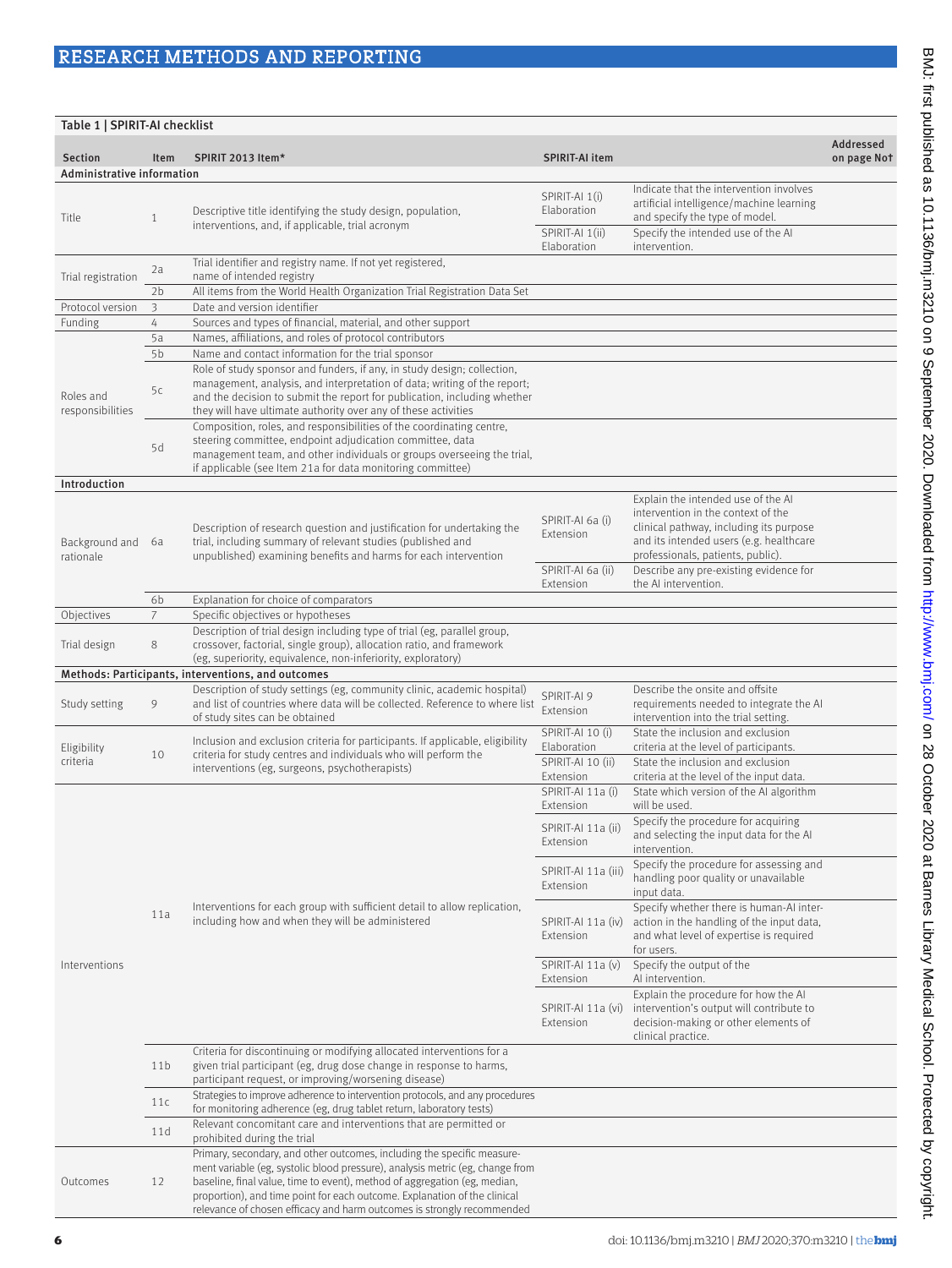| Table 1   Continued                    |                 |                                                                                                                                                                                                                                                                                                                                                                      |                           |                                                                                                                      |                          |  |  |  |  |
|----------------------------------------|-----------------|----------------------------------------------------------------------------------------------------------------------------------------------------------------------------------------------------------------------------------------------------------------------------------------------------------------------------------------------------------------------|---------------------------|----------------------------------------------------------------------------------------------------------------------|--------------------------|--|--|--|--|
| <b>Section</b>                         | Item            | SPIRIT 2013 Item*                                                                                                                                                                                                                                                                                                                                                    | <b>SPIRIT-AI item</b>     |                                                                                                                      | Addressed<br>on page Not |  |  |  |  |
| Participant<br>timeline                | 13              | Time schedule of enrolment, interventions (including any run-ins and<br>washouts), assessments, and visits for participants. A schematic<br>diagram is highly recommended (see fig 1)                                                                                                                                                                                |                           |                                                                                                                      |                          |  |  |  |  |
| Sample size                            | 14              | Estimated number of participants needed to achieve study objectives<br>and how it was determined, including clinical and statistical<br>assumptions supporting any sample size calculations                                                                                                                                                                          |                           |                                                                                                                      |                          |  |  |  |  |
| Recruitment                            | 15              | Strategies for achieving adequate participant enrolment<br>to reach target sample size                                                                                                                                                                                                                                                                               |                           |                                                                                                                      |                          |  |  |  |  |
|                                        |                 | Methods: Assignment of interventions (for controlled trials)                                                                                                                                                                                                                                                                                                         |                           |                                                                                                                      |                          |  |  |  |  |
| Sequence<br>generation                 | 16A             | Method of generating the allocation sequence (eg, computer-generated<br>random numbers), and list of any factors for stratification. To reduce<br>predictability of a random sequence, details of any planned restriction<br>(eg, blocking) should be provided in a separate document that is<br>unavailable to those who enrol participants or assign interventions |                           |                                                                                                                      |                          |  |  |  |  |
| Allocation<br>concealment<br>mechanism | 16 <sub>b</sub> | Mechanism of implementing the allocation sequence (eg, central telephone;<br>sequentially numbered, opaque, sealed envelopes), describing any<br>steps to conceal the sequence until interventions are assigned                                                                                                                                                      |                           |                                                                                                                      |                          |  |  |  |  |
| Implementation                         | 16c             | Who will generate the allocation sequence, who will enrol participants,<br>and who will assign participants to interventions                                                                                                                                                                                                                                         |                           |                                                                                                                      |                          |  |  |  |  |
| <b>Blinding</b><br>(masking)           | 17a             | Who will be blinded after assignment to interventions (eg, trial participants,<br>care providers, outcome assessors, data analysts), and how                                                                                                                                                                                                                         |                           |                                                                                                                      |                          |  |  |  |  |
|                                        | 17 <sub>b</sub> | If blinded, circumstances under which unblinding is permissible,<br>and procedure for revealing a participant's allocated<br>intervention during the trial                                                                                                                                                                                                           |                           |                                                                                                                      |                          |  |  |  |  |
|                                        |                 | Methods: Data collection, management, and analysis<br>Plans for assessment and collection of outcome, baseline, and other                                                                                                                                                                                                                                            |                           |                                                                                                                      |                          |  |  |  |  |
| Data collection<br>methods             | 18a             | trial data, including any related processes to promote data quality (eg,<br>duplicate measurements, training of assessors) and a description of<br>study instruments (eg, questionnaires, laboratory tests) along with their<br>reliability and validity, if known. Reference to where data collection<br>forms can be found, if not in the protocol                 |                           |                                                                                                                      |                          |  |  |  |  |
|                                        | 18 <sub>b</sub> | Plans to promote participant retention and complete follow-up,<br>including list of any outcome data to be collected for participants<br>who discontinue or deviate from intervention protocols                                                                                                                                                                      |                           |                                                                                                                      |                          |  |  |  |  |
| Data<br>management                     | 19              | Plans for data entry, coding, security, and storage, including any related<br>processes to promote data quality (eg, double data entry; range checks<br>for data values). Reference to where details of data management<br>procedures can be found, if not in the protocol                                                                                           |                           |                                                                                                                      |                          |  |  |  |  |
|                                        | 20a             | Statistical methods for analysing primary and secondary outcomes.<br>Reference to where other details of the statistical analysis plan<br>can be found, if not in the protocol                                                                                                                                                                                       |                           |                                                                                                                      |                          |  |  |  |  |
| Statistical<br>methods                 | 20 <sub>b</sub> | Methods for any additional analyses<br>(eg, subgroup and adjusted analyses)                                                                                                                                                                                                                                                                                          |                           |                                                                                                                      |                          |  |  |  |  |
|                                        | 20c             | Definition of analysis population relating to protocol non-adherence (eg,<br>as randomised analysis), and any statistical methods to handle missing<br>data (eg, multiple imputation)                                                                                                                                                                                |                           |                                                                                                                      |                          |  |  |  |  |
| <b>Methods: Monitoring</b>             |                 | Composition of data monitoring committee (DMC); summary of its role                                                                                                                                                                                                                                                                                                  |                           |                                                                                                                      |                          |  |  |  |  |
| Data<br>monitoring                     | 21a             | and reporting structure; statement of whether it is independent from the<br>sponsor and competing interests; and reference to where further details<br>about its charter can be found, if not in the protocol. Alternatively, an<br>explanation of why a DMC is not needed                                                                                           |                           |                                                                                                                      |                          |  |  |  |  |
|                                        | 21 <sub>b</sub> | Description of any interim analyses and stopping guidelines, including<br>who will have access to these interim results and make the final<br>decision to terminate the trial                                                                                                                                                                                        |                           |                                                                                                                      |                          |  |  |  |  |
| Harms                                  | 22              | Plans for collecting, assessing, reporting, and managing solicited and<br>spontaneously reported adverse events and other unintended<br>effects of trial interventions or trial conduct                                                                                                                                                                              | SPIRIT-AI 22<br>Extension | Specify any plans to identify and<br>analyse performance errors. If there are<br>no plans for this, justify why not. |                          |  |  |  |  |
| Auditing                               | 23              | Frequency and procedures for auditing trial conduct, if any, and whether<br>the process will be independent from investigators and the sponsor                                                                                                                                                                                                                       |                           |                                                                                                                      |                          |  |  |  |  |
| Ethics and dissemination               |                 |                                                                                                                                                                                                                                                                                                                                                                      |                           |                                                                                                                      |                          |  |  |  |  |
| Research<br>ethics approval            | 24              | Plans for seeking research ethics committee/institutional review board<br>(REC/IRB) approval                                                                                                                                                                                                                                                                         |                           |                                                                                                                      |                          |  |  |  |  |
| Protocol<br>amendments                 | 25              | Plans for communicating important protocol modifications (eg, changes<br>to eligibility criteria, outcomes, analyses) to relevant parties (eg, investigators,<br>REC/IRBs, trial participants, trial registries, journals, regulators)                                                                                                                               |                           |                                                                                                                      |                          |  |  |  |  |
| Consent or<br>ascent                   | 26a             | Who will obtain informed consent or assent from potential trial<br>participants or authorised surrogates, and how (see Item 32)                                                                                                                                                                                                                                      |                           |                                                                                                                      |                          |  |  |  |  |
|                                        | 26b             | Additional consent provisions for collection and use of participant data<br>and biological specimens in ancillary studies, if applicable                                                                                                                                                                                                                             |                           |                                                                                                                      |                          |  |  |  |  |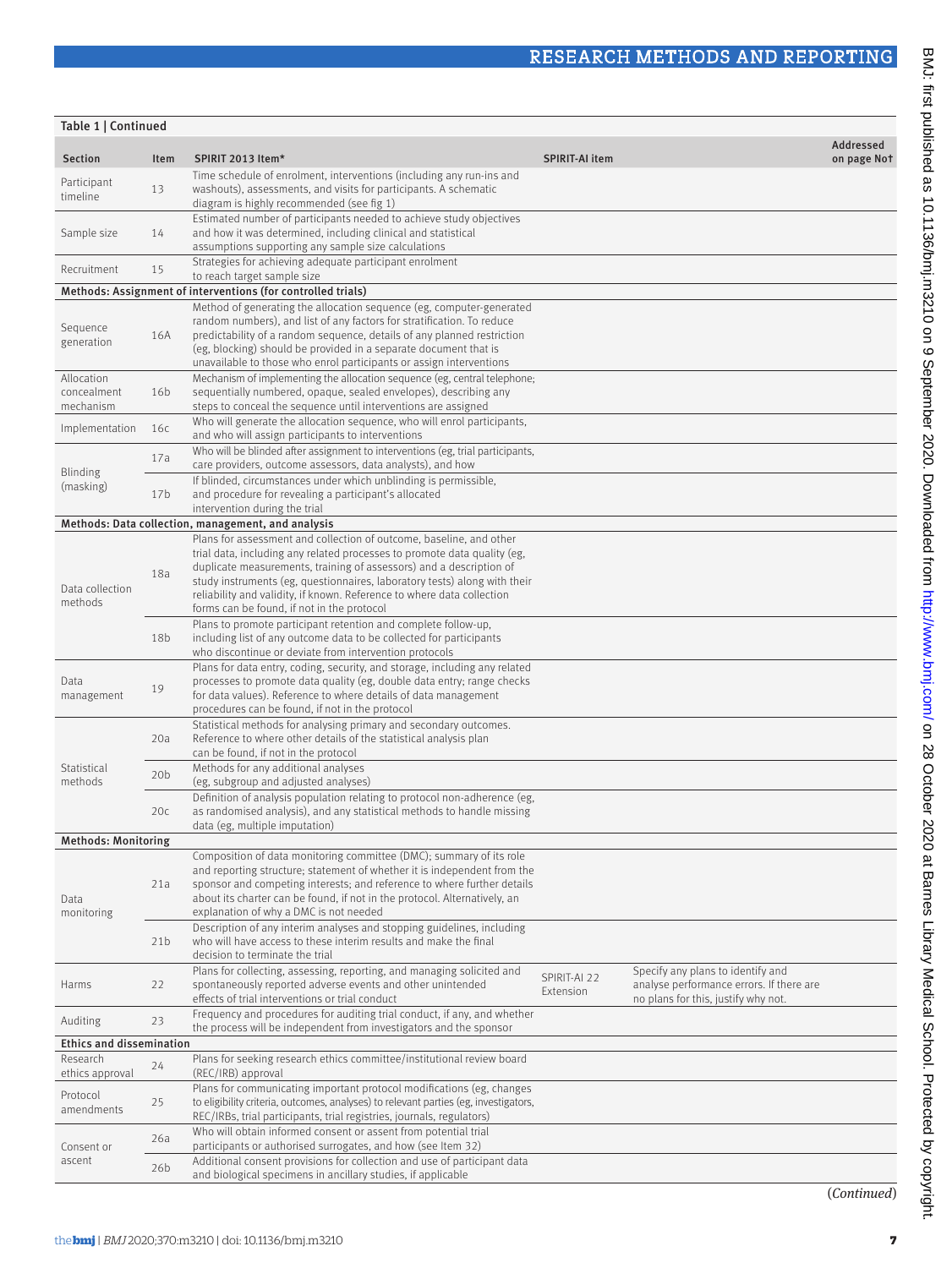| Table 1   Continued      |  |  |  |  |  |  |  |  |  |
|--------------------------|--|--|--|--|--|--|--|--|--|
| Addressed<br>on page Not |  |  |  |  |  |  |  |  |  |
|                          |  |  |  |  |  |  |  |  |  |
|                          |  |  |  |  |  |  |  |  |  |
|                          |  |  |  |  |  |  |  |  |  |
|                          |  |  |  |  |  |  |  |  |  |
|                          |  |  |  |  |  |  |  |  |  |
|                          |  |  |  |  |  |  |  |  |  |
|                          |  |  |  |  |  |  |  |  |  |
|                          |  |  |  |  |  |  |  |  |  |
|                          |  |  |  |  |  |  |  |  |  |
|                          |  |  |  |  |  |  |  |  |  |
|                          |  |  |  |  |  |  |  |  |  |

It is strongly recommended that this checklist be read in conjunction with the SPIRIT 2013 Explanation and Ela †Indicates page numbers to be completed by authors during protocol development.

> approach and carry ethical implications, particularly in the event of harm. $43,44$  For example, it may become unclear whether an error case occurred due to human deviation from the instructed procedure or if it was an error made by the AI system.

#### SPIRIT-AI 11a (v) Extension: Specify the output of the AI intervention.

*Explanation:* The output of the AI intervention should be clearly defined in the protocol. For example, an AI system may output a diagnostic classification or probability, a recommended action, an alarm alerting to an event, an instigated action in a closed loop system (such as titration of drug infusions), or other. The nature of the AI intervention's output has direct implications on its usability and how it may lead to downstream actions and outcomes.

#### SPIRIT-AI 11a (vi) Extension: Explain the procedure for how the AI intervention's outputs will contribute to decision-making or other elements of clinical practice.

*Explanation:* Since health outcomes may also critically depend on how humans interact with the AI intervention, the trial protocol should explain how the outputs of the AI system are used to contribute to decision-making or other elements of clinical practice. This should include adequate description of downstream interventions which can impact outcomes. As with SPIRIT-AI 11a (iv), any elements of human-AI interaction on the outputs should be described in detail. Including the level of expertise required to understand the outputs and any training/instructions provided for this purpose. For example, a skin cancer detection system that produces a percentage likelihood

as output should be accompanied by an explanation of how this output should be interpreted and acted on by the user, specifying both the intended pathways (such as skin lesion excision if the diagnosis is positive) and the thresholds for entry to these pathways (such as skin lesion excision if the diagnosis is positive and the probability is >80%). The information produced by comparator interventions should be similarly described, alongside an explanation of how such information was used to arrive at clinical decisions for patient management, where relevant.

#### Monitoring

#### SPIRIT-AI 22 Extension: Specify any plans to identify and analyse performance errors. If there are no plans for this, explain why not.

*Explanation:* Reporting performance errors and failure case analysis is especially important for AI interventions. AI systems can make errors which may be hard to foresee but which, if allowed to be deployed at scale, could have catastrophic consequences.<sup>45</sup> Therefore, identifying cases of error and defining risk mitigation strategies are important for informing when the intervention can be safely implemented and for which populations. The protocol should specify whether there are any plans to analyse performance errors. If there are no plans for this, a justification should be included in the protocol.

#### Ethics and dissemination

#### SPIRIT-AI 29 Extension: State whether and how the AI intervention and/or its code can be accessed, including any restrictions to access or re-use.

*Explanation:* The protocol should make clear whether and how the AI intervention and/or its code can be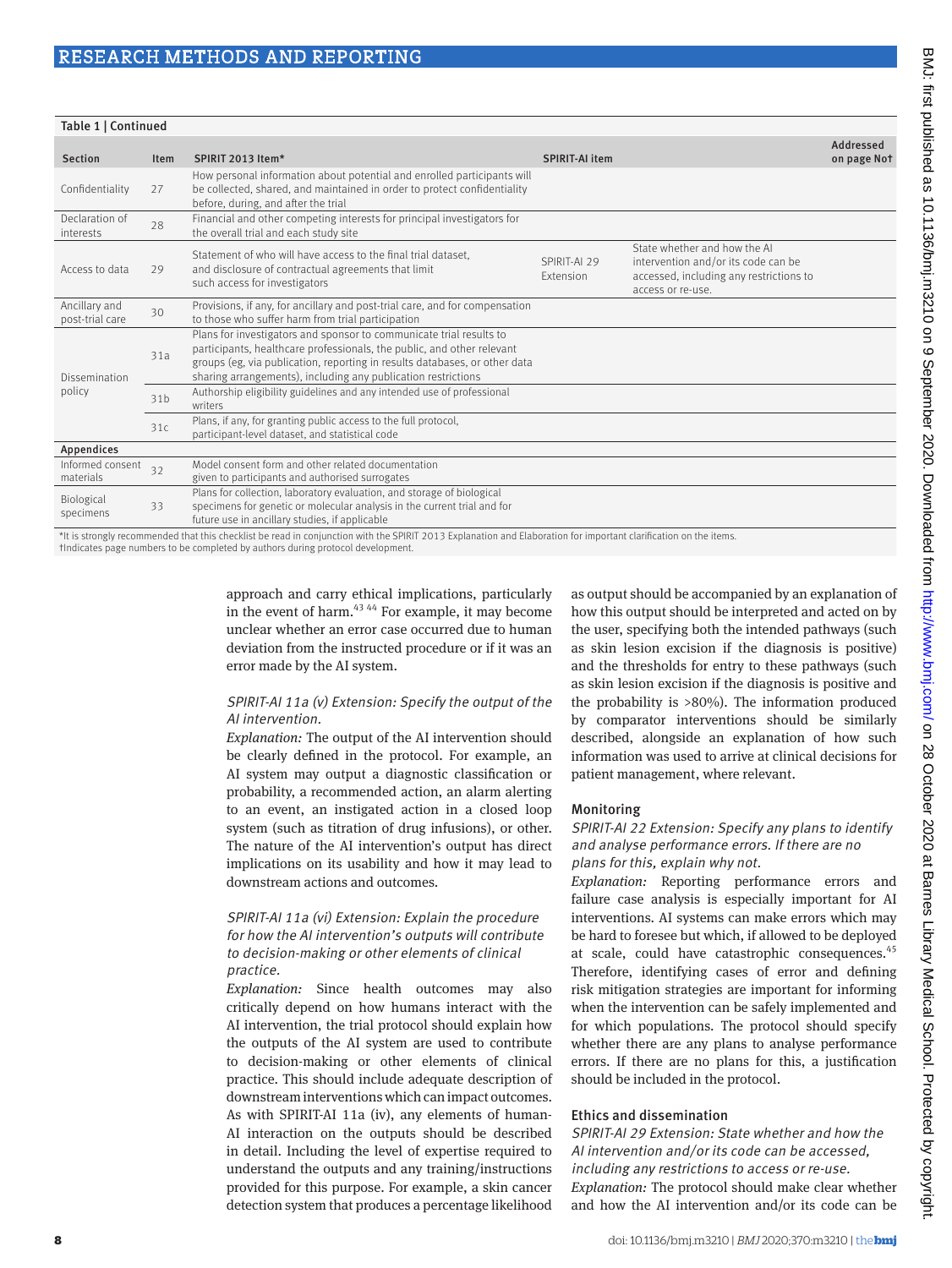

SPIRIT 13 (core SPIRIT item): Time schedule of enrolmnent, interventions (including any run-ins and washouts), assessments, and visits for participants. A schematic diagram is highly recommended

Fig 1 | CONSORT 2010 flow diagram - adapted for AI clinical trials

accessed or re-used. This should include details regarding the license and any restrictions to access.

#### **Discussion**

The SPIRIT-AI extension provides international consensus-based guidance on AI-specific information that should be reported in clinical trial protocols alongside SPIRIT 2013 and other relevant SPIRIT extensions.<sup>4 46</sup> It comprises 15 items: three elaborations to the existing SPIRIT 2013 guidance in the context of AI trials and 12 new extensions. The guidance does not aim to be prescriptive regarding the methodological approach to AI trials; rather it aims to promote transparency in reporting the design and methods of a clinical trial to facilitate understanding, interpretation, and peer review.

A number of extension items relate to the intervention (items 11(i-vi)), its setting (item 9), and intended role (item 6a (i)). Specific recommendations were made pertinent to AI systems relating to algorithm version, input and output data, integration into trial settings, expertise of the users, and protocol for acting on the AI system's recommendations. It was agreed that these details are critical for independent evaluation of the study protocol. Journal editors reported that, despite

the importance of these items, they are currently often missing from trial protocols and reports at the time of submission for publication, providing further weight to their inclusion as specifically listed extension items.

A recurrent focus of the Delphi comments and consensus group discussion was around safety of AI systems. This is in recognition that these systems, unlike other health interventions, can unpredictably yield errors which are not easily detectable or explainable by human judgment. For example, changes to medical imaging which are invisible, or appear random, to the human eye may change the likelihood of the resultant diagnostic output entirely.<sup>47</sup> <sup>48</sup> The concern is, given the theoretical ease at which AI systems could be deployed at scale, any unintended harmful consequences could be catastrophic. Two extension items were added to address this. SPIRIT-AI item 6a (ii) requires specification of the prior level of evidence for validation of the AI intervention. SPIRIT-AI item 22 requires specification of any plans to analyse performance errors, to emphasise the importance of anticipating systematic errors made by the algorithm and their consequences.

One topic which was raised in the Delphi survey responses and consensus meeting, which is not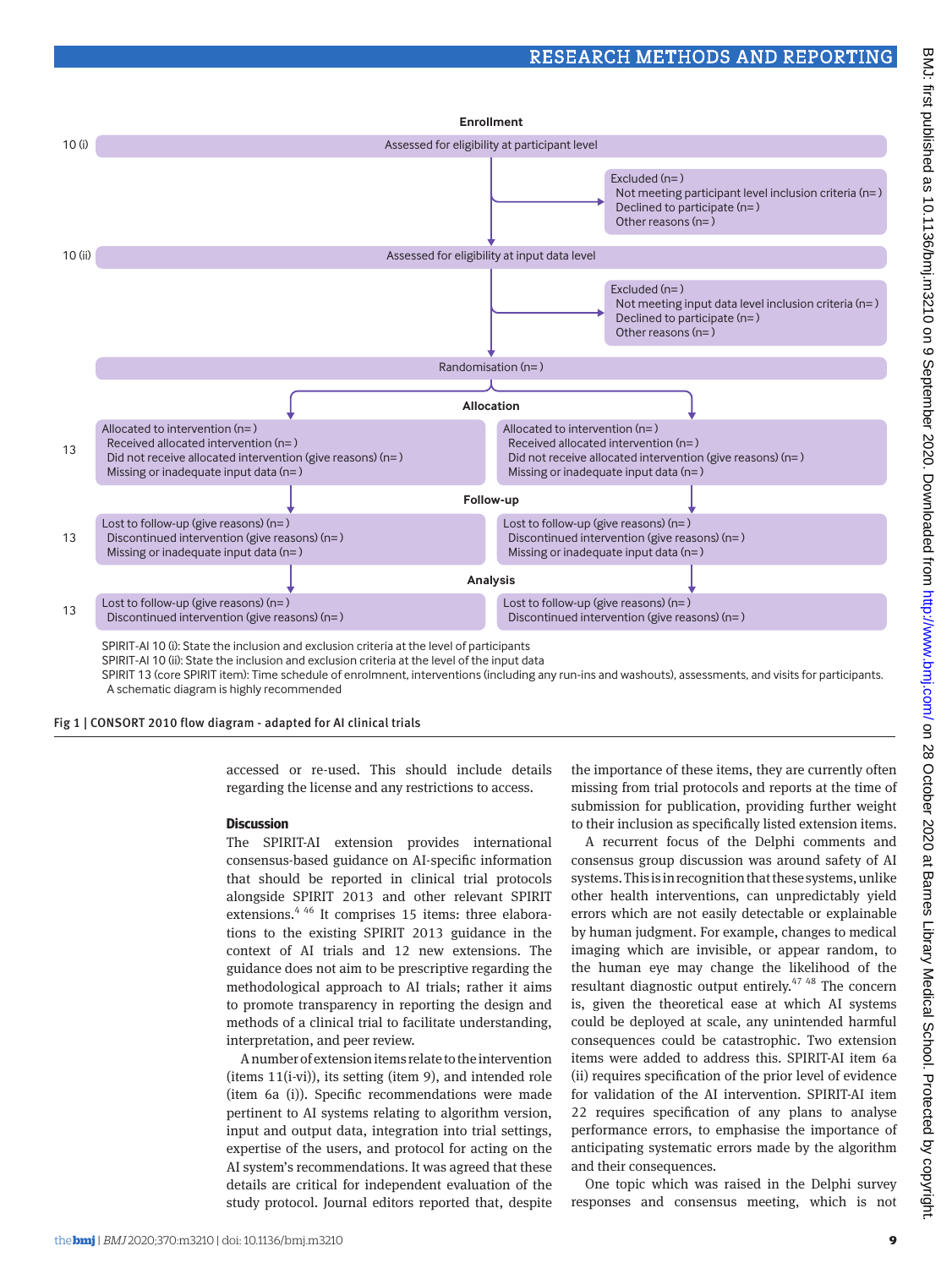included in the final guidelines, is "continuously evolving" AI systems (also known as "continuously adapting" or "continuously learning"). These are AI systems with the ability to continuously train on new data, which may cause changes in performance over time. The group noted that, while of interest, this field is relatively early in its development without tangible examples in healthcare applications, and that it would not be appropriate for it to be addressed by SPIRIT-AI at this stage.49 This topic will be monitored and revisited in future iterations of SPIRIT-AI. It is worth noting that incremental software changes, whether continuous or iterative, intentional or unintentional, could have serious consequences on safety performance after deployment. It is therefore of vital importance that such changes are documented and identified by software version and a robust post-deployment surveillance plan is in place.

This study is set in the current context of AI in health; therefore, several limitations should be noted. First, at the time of SPIRIT-AI development there were only seven published trials and no published trial protocols in the field of AI for healthcare. Thus, the discussion and decisions made during the development of SPIRIT-AI are not always supported by existing real-world examples. This arises from our stated aim to address the issues of poor protocol development in this field as early as possible, recognising the strong drivers in the field and the specific challenges of study design and reporting for AI. As the science and study of AI evolves, we welcome collaboration with investigators to co-evolve these reporting standards to ensure their continued relevance. Second, the literature search of AI RCTs used terminology such as "artificial intelligence," "machine learning," and "deep learning" but not terms such as "clinical decision support systems" and "expert systems," which were more commonly used in the 1990s for technologies underpinned by AI systems and share similar risks with recent examples.<sup>50</sup> It is likely that such systems, if published today, would be indexed under "AI" or "machine learning"; however, clinical decision support systems were not actively discussed during this consensus process. Third, the initial candidate items list was generated by a relatively small group of experts consisting of steering group members and additional international experts. However, additional items from the wider Delphi group were taken forward for consideration by the consensus group, and no new items were suggested during the consensus meeting or post-meeting evaluation.

As with the SPIRIT statement, the SPIRIT-AI extension is intended as a minimum reporting guidance, and there are additional AI-specific considerations for trial protocols which may warrant consideration (see appendix, page 2: supplementary table 2). This extension is particularly aimed at investigators planning or conducting clinical trials; however, it may also serve as useful guidance for developers of AI interventions in earlier validation stages of an AI system. Investigators seeking to report

studies developing and validating the diagnostic and predictive properties of AI models should refer to TRIPOD-ML (Transparent Reporting of a Multivariable Prediction Model for Individual Prognosis or Diagnosis - Machine Learning) $^{24}$  and STARD-AI (Standards for Reporting Diagnostic accuracy studies - Artificial Intelligence), $51$  both of which are currently under development. Other potentially relevant guidelines are registered with the EQUATOR network which are agnostic to study design.<sup>52</sup> The SPIRIT-AI extension is expected to encourage careful early planning of AI interventions for clinical trials, and this, in conjunction with CONSORT-AI, should help to improve the quality of trials for AI interventions.

There is widespread recognition that AI is a rapidly evolving field and there will be the need to update SPIRIT-AI as the technology, and newer applications for it, develop. Currently, most applications of AI/ ML involve disease detection, diagnosis, and triage, and this is likely to have influenced the nature and prioritisation of items within SPIRIT-AI. As wider applications that utilise "AI as therapy" emerge, it will be important to re-evaluate SPIRIT-AI in the light of such studies. Additionally, advances in computational techniques and the ability to integrate them into clinical workflows will bring new opportunities for innovation that benefits patients. However, they may be accompanied by new challenges of study design and reporting to ensure transparency, minimise potential biases and ensure that the findings of such a study are trustworthy and the extent to which they may be generalisable. The SPIRIT-AI and CONSORT-AI Steering Group will continue to monitor the need for updates.

#### Author affiliations

1 Centre for Patient Reported Outcome Research, Institute of Applied Health Research, University of Birmingham, Birmingham, UK. <sup>2</sup> Birmingham Health Partners Centre for Regulatory Science and Innovation, University of Birmingham, Birmingham, UK <sup>3</sup> Academic Unit of Ophthalmology, Institute of Inflammation and Ageing, College of Medical and Dental Sciences, University of Birmingham, UK

4 Department of Ophthalmology, University Hospitals Birmingham NHS Foundation Trust, Birmingham, UK

<sup>5</sup> Moorfields Eye Hospital NHS Foundation Trust, London, UK 6 Health Data Research UK, London, UK

<sup>7</sup> Department of Medicine, Women's College Research Institute, Women's College Hospital, University of Toronto, Ontario, Canada 8 National Institute of Health Research Biomedical Research Centre

for Ophthalmology, Moorfields Hospital London NHS Foundation Trust and University College London, Institute of Ophthalmology, London, UK

<sup>9</sup>National Institute of Health Research Surgical Reconstruction and Microbiology Centre, University of Birmingham and University Hospitals Birmingham NHS Foundation Trust, Birmingham, UK

<sup>10</sup>National Institute of Health Research Birmingham Biomedical Research Centre, University of Birmingham and University Hospitals Birmingham NHS Foundation Trust, Birmingham, UK

<sup>11</sup>National Institute of Health Research Applied Research Collaborative West Midlands, Birmingham, UK

<sup>12</sup>Institute of Global Health Innovation, Imperial College London, London, UK

13 Patient Safety Translational Research Centre, Imperial College London, London, UK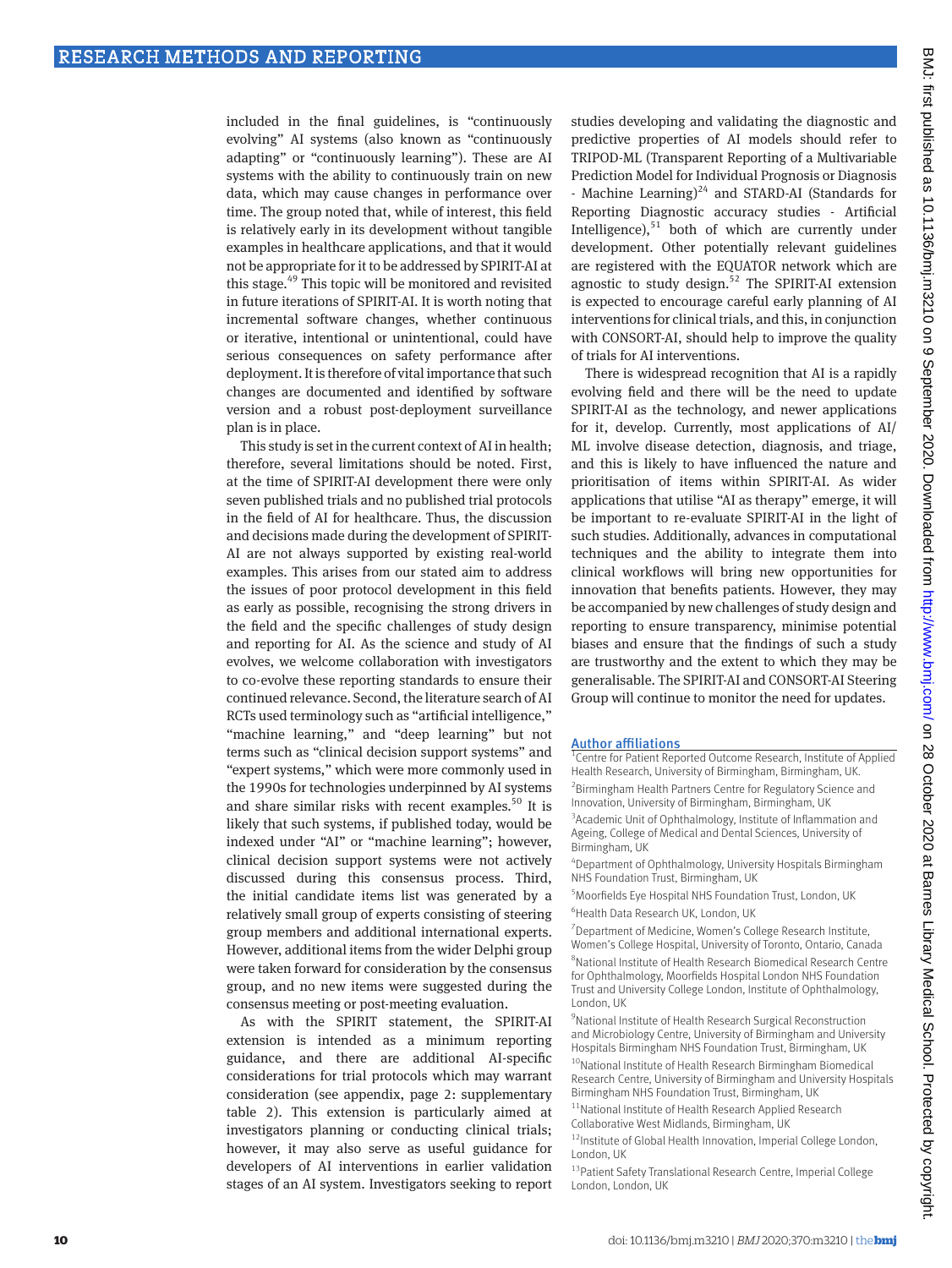<sup>14</sup> Harvard T.H. Chan School of Public Health, Boston, MA, USA

<sup>15</sup>Centre for Statistics in Medicine, University of Oxford, Oxford, UK <sup>16</sup>Institute of Applied Health Research, University of Birmingham, Birmingham, UK

<sup>17</sup>Food and Drug Administration, Maryland, USA

<sup>18</sup>Patient Representative

19 Salesforce Research, San Francisco, CA, USA

<sup>20</sup>Department of Ophthalmology, Cantonal Hospital Lucerne, Lucerne, Switzerland

<sup>21</sup>British Medical Journal, London, UK

<sup>22</sup>JAMA (Journal of the American Medical Association), Chicago, IL,  $IISA$ 

<sup>23</sup> Hardian Health, London, UK

<sup>24</sup>New England Journal of Medicine, Massachusetts, USA

<sup>25</sup> Department of Statistics and Nuffield Department of Medicine, University of Oxford, Oxford, UK

26Alan Turing Institute, London, UK

<sup>27</sup>The National Institute for Health and Care Excellence (NICE), London, UK

<sup>28</sup>Google Health, London, UK

 $^{29}$ Department of Ophthalmology, University of Washington, Seattle, Washington, USA

<sup>30</sup>AstraZeneca Ltd, Cambridge, UK

<sup>31</sup>The Hospital for Sick Children, Toronto, Canada

<sup>32</sup>Centre for Journalology, Clinical Epidemiology Program, Ottawa Hospital Research Institute, Ottawa, Canada

<sup>33</sup>School of Epidemiology and Public Health, University of Ottawa, Ottawa, Canada

<sup>34</sup>Nature Research, New York, NY, USA

<sup>35</sup> Annals of Internal Medicine, Philadelphia, PA, USA

<sup>36</sup>Australian Institute for Machine Learning, North Terrace, Adelaide, Australia

<sup>37</sup>National Institutes of Health, Maryland, USA

<sup>38</sup> Medicines and Healthcare products Regulatory Agency, London, UK

<sup>39</sup>Medical Research Council, London, UK

40PinPoint Data Science, Leeds, UK

41The Lancet Group, London, UK

42University of Warwick, Coventry, UK

43 University of Manchester, Manchester, UK

#### The SPIRIT-AI and CONSORT-AI Working Group:

Samantha Cruz Rivera, <sup>1,2</sup> Xiaoxuan Liu,<sup>2,3,4,5,6</sup> An-Wen Chan,<sup>7</sup><br>Alastair K Denniston, <sup>1,2,3,4,5,8</sup> Melanie J Calvert, <sup>1,2,6,9,10,11</sup> Hutan Ashrafian,<sup>12,13</sup> Andrew L Beam,<sup>14</sup> Gary S Collins,<sup>15</sup> Ara Darzi,<sup>12,13</sup> Jonathan J Deeks, <sup>10,16</sup> M Khair ElZarrad, <sup>17</sup> Cyrus Espinoza, <sup>18</sup> Andre Esteva,<sup>19</sup> Livia Faes,<sup>4,20</sup> Lavinia Ferrante di Ruffano,<sup>12</sup> John Fletcher,<sup>21</sup> Robert Golub,<sup>22</sup> Hugh Harvey,<sup>23</sup> Charlotte Haug,<sup>24</sup> Christopher Holmes,<sup>25,26</sup> Adrian Jonas,<sup>27</sup> Pearse A Keane,<sup>8</sup><br>Christopher J Kelly,<sup>28</sup> Aaron Y Lee,<sup>29</sup> Cecilia S Lee,<sup>29</sup> Elaine Manna,<sup>18</sup> James Matcham,<sup>30</sup> Melissa McCradden,<sup>31</sup> David Moher,<sup>32,33</sup> Joao Monteiro,<sup>34</sup> Cynthia Mulrow,<sup>35</sup> Luke Oakden-Rayner,<sup>36</sup> Dina Paltoo,<sup>37</sup> Maria Beatrice Panico,<sup>38</sup> Gary Price,<sup>18</sup> Samuel Rowley,<sup>39</sup> Richard Savage,<sup>40</sup> Rupa Sarkar,<sup>41</sup> Sebastian J Vollmer,<sup>26,42</sup> Christopher Yau,<sup>26,43</sup>

*Delphi study participants:* Aaron Y. Lee (Department of Ophthalmology, University of Washington, Seattle, WA, USA), Adrian Jonas (The National Institute for Health and Care Excellence (NICE), London, UK), Alastair K. Denniston (Academic Unit of Ophthalmology, Institute of Inflammation and Ageing, University of Birmingham, Birmingham, UK; University Hospitals Birmingham NHS Foundation Trust, Birmingham, UK; Health Data Research UK, London, UK; Centre for Patient Reported Outcomes Research, Institute of Applied Health Research, University of Birmingham, Birmingham, UK; National Institute of Health Research Biomedical Research Centre for Ophthalmology, Moorfields Hospital London NHS Foundation Trust and University College London, Institute of Ophthalmology, London, UK; Birmingham Health Partners Centre for Regulatory Science and Innovation, University of Birmingham, Birmingham, UK), Andre Esteva (Salesforce Research, San Francisco, CA, USA), Andrew Beam (Harvard T.H. Chan School of Public Health, Boston, MA, USA), Andrew Goddard (Royal College of Physicians, London, UK), Anna Koroleva (Universite Paris-Saclay, Orsay, France and Academic Medical Center, University of Amsterdam, Amsterdam, the Netherlands), Annabelle Cumyn (Department of Medicine, Université de Sherbrooke, Quebec, Canada), Anuj Pareek (Center for Artificial Intelligence in Medicine & Imaging, Stanford University, CA, USA), An-Wen Chan (Department of Medicine, Women's College Research Institute, Women's College Hospital, University of Toronto, Ontario, Canada), Ari Ercole (University of Cambridge, Cambridge, UK), Balaraman Ravindran (Indian Institute of Technology Madras, Chennai, India), Bu'Hassain Hayee (King's College Hospital NHS Foundation Trust, London, UK), Camilla Fleetcroft (Medicines and Healthcare products Regulatory Agency, London, UK), Cecilia Lee (Department of Ophthalmology, University of Washington, Seattle, WA, USA), Charles Onu (Mila - the Québec AI Institute, McGill University and Ubenwa Health, Montreal, Canada), Christopher Holmes (Alan Turing Institute, London, UK), Christopher Kelly (Google Health, London, UK), Christopher Yau (University of Manchester, Manchester, UK; Alan Turing Institute, London, UK), Cynthia D. Mulrow (Annals of Internal Medicine, Philadelphia, PA, USA), Constantine Gatsonis (Brown University, Providence, RI, USA), Cyrus Espinoza (Patient Partner, Birmingham, UK), Daniela Ferrara (Tufts University, Medford, MA, USA), David Moher (Centre for Journalology, Clinical Epidemiology Program, Ottawa Hospital Research Institute, Ottawa, Canada), David Watson (Green Templeton College, University of Oxford, Oxford, UK), David Westhead (School of Molecular and Cellular Biology, University of Leeds, Leeds, UK), Deborah Morrison (National Institute for Health and Care Excellence (NICE), London, UK), Dominic Danks (Institute of Cancer and Genomic Sciences, University of Birmingham, Birmingham, UK and The Alan Turing Institute, London, UK), Dun Jack Fu (Moorfields Hospital London NHS Foundation Trust, London, UK), Elaine Manna (Patient Partner, London, UK), Eric Rubin (New England Journal of Medicine, Boston, MA, USA), Ewout Steyerberg (Leiden University Medical Centre and Erasmus MC, Rotterdam, the Netherlands), Fiona Gilbert (University of Cambridge and Addenbrooke's Hospital, Cambridge, Cambridge, UK), Frank E Harrell Jr, (Department of Biostatistics, Vanderbilt University School of Medicine, Nashville, TN, USA), Gary Collins (Centre for Statistics in Medicine, University of Oxford, Oxford, UK), Gary Price (Patient Partner, Centre for Patient Reported Outcome Research, Institute of Applied Health Research, University of Birmingham, Birmingham, UK), Giovanni Montesano (City, University of London - Optometry and Visual Sciences, London, UK; NIHR Biomedical Research Centre, Moorfields Eye Hospital NHS Foundation Trust and UCL Institute of Ophthalmology, London, UK), Hannah Murfet (Microsoft Research Ltd, Cambridge, UK), Heather Mattie (Harvard T.H. Chan School of Public Health, Harvard University, Boston, MA, USA), Henry Hoffman (Ada Health GmbH, Berlin, Germany), Hugh Harvey (Hardian Health, London, UK), Ibrahim Habli (Department of Computer Science, University of York, York, UK), Immaculate Motsi-Omoijiade (Business School, University of Birmingham, Birmingham, UK), Indra Joshi (Artificial Intelligence Unit, National Health Service X (NHSX), UK), Issac S. Kohane (Harvard University, Boston, MA, USA), Jeremie F. Cohen (Necker Hospital for Sick Children, Université de Paris, CRESS, INSERM, Paris, France), Javier Carmona (Nature Research, New York, NY, USA), Jeffrey Drazen (New England Journal of Medicine, MA, USA), Jessica Morley (Digital Ethics Laboratory, University of Oxford, Oxford, UK), Joanne Holden (National Institute for Health and Care Excellence (NICE), Manchester, UK), Joao Monteiro (Nature Research, New York, NY, USA), Joseph R. Ledsam (DeepMind Technologies, London, UK), Karen Yeung (Birmingham Law School, University of Birmingham, Birmingham, UK), Karla Diaz Ordaz (London School of Hygiene and Tropical Medicine and Alan Turing Institute, London, UK), Katherine McAllister (Health and Social Care Data and Analytics, National Institute for Health and Care Excellence (NICE), London, UK), Lavinia Ferrante di Ruffano (Institute of Applied Health Research,University of Birmingham, Birmingham, UK), Les Irwing (Sydney School of Public Health, University of Sydney, Sydney, Australia), Livia Faes (Medical Retina Department, Moorfields Eye Hospital NHS Foundation Trust, London, UK and Eye Clinic, Cantonal Hospital of Lucerne, Lucerne, Switzerland), Luke Oakden-Rayner (Australian Institute for Machine Learning, North Terrace, Adelaide, Australia), Marcus Ong (Spectra Analytics, London, UK), Mark Kelson (The Alan Turing Institute, London, UK and University of Exeter, Exeter, UK), Mark Ratnarajah (C2-AI, Cambridge, UK), Martin Landray (Nuffield Department of Population Health, University of Oxford, Oxford, UK), Masashi Misawa (Digestive Disease Center, Showa University, Northern Yokohama Hospital, Yokohama, Japan), Matthew Fenech (Ada Health GmbH, Berlin, Germany), Maurizio Vecchione (Intellectual Ventures, Bellevue,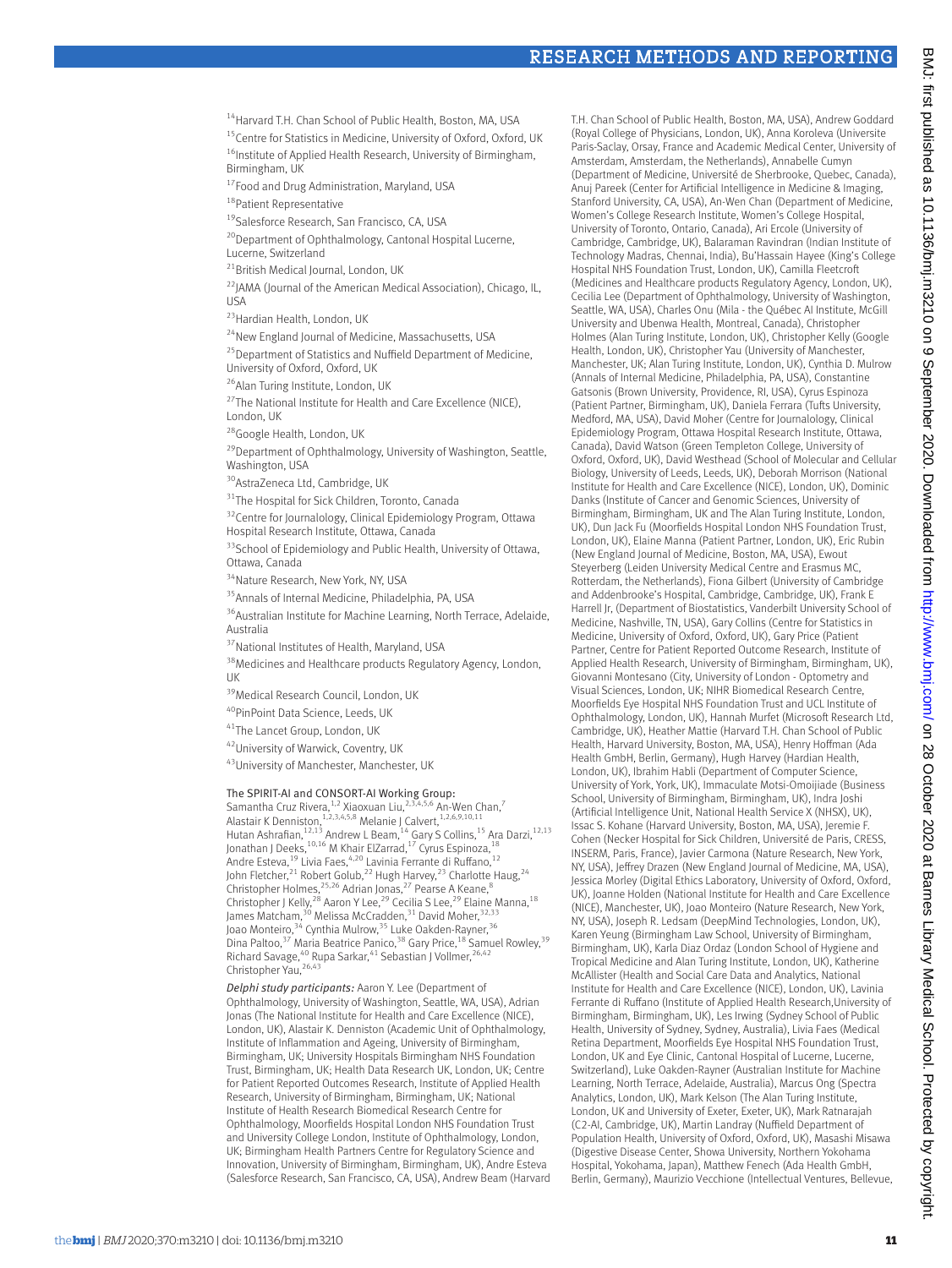WA, USA), Megan Wilson (Google Health, London, UK), Melanie J. Calvert (Centre for Patient Reported Outcomes Research, Institute of Applied Health Research, University of Birmingham, Birmingham, UK; National Institute of Health Research Surgical Reconstruction and Microbiology Centre, University of Birmingham and University Hospitals Birmingham NHS Foundation Trust, Birmingham, UK; National Institute of Health Research Applied Research Collaborative West Midlands; Birmingham Health Partners Centre for Regulatory Science and Innovation, University of Birmingham, Birmingham, UK), Michel Vaillant (Luxembourg Institute of Health, Luxembourg), Nico Riedel (Berlin Institute of Health, Berlin, Germany), Niel Ebenezer (Fight for Sight, London, UK), Omer F Ahmad (Wellcome/EPSRC Centre for Interventional & Surgical Sciences, University College London, London, UK), Patrick M. Bossuyt (Department of Clinical Epidemiology, Biostatistics and Bioinformatics, Amsterdam University Medical Centers, the Netherlands), Pep Pamies (Nature Research, London, UK), Philip Hines (European Medicines Agency (EMA), Amsterdam, the Netherlands), Po-Hsuan Cameron Chen (Google Health, Palo Alto, CA, USA), Robert Golub (Journal of the American Medical Association, The JAMA Network, Chicago, IL, USA), Robert Willans (National Institute for Health and Care Excellence (NICE), Manchester, UK), Roberto Salgado (Department of Pathology, GZA-ZNA Hospitals, Antwerp, Belgium and Division of Research, Peter Mac Callum Cancer Center, Melbourne, Australia), Ruby Bains (Gastrointestinal Diseases Department, Medtronic, UK), Rupa Sarkar (Lancet Digital Health, London, UK), Samuel Rowley (Medical Research Council (UKRI), London, UK), Sebastian Zeki (Department of Gastroenterology, Guy's and St Thomas' NHS Foundation Trust, London, UK), Siegfried Wagner (NIHR Biomedical Research Centre at Moorfields Eye Hospital and UCL Institute of Ophthalmology, London, UK), Steve Harries (Institutional Research Information Service, University College London, London, UK), Tessa Cook (Hospital of University of Pennsylvania, Pennsylvania, PA, USA), Trishan Panch (Wellframe, Boston, MA, USA), Will Navaie (Health Research Authority (HRA), London, UK), Wim Weber (British Medical Journal, London, UK), Xiaoxuan Liu (Academic Unit of Ophthalmology, Institute of Inflammation and Ageing, University of Birmingham, Birmingham, UK; University Hospitals Birmingham NHS Foundation Trust, Birmingham, UK; Health Data Research UK, London, UK; Birmingham Health Partners Centre for Regulatory Science and Innovation, University of Birmingham, Birmingham, UK; Moorfields Eye Hospital NHS Foundation Trust, London, UK), Yemisi Takwoingi (Institute of Applied Health Research, University of Birmingham, Birmingham, UK), Yuichi Mori (Digestive Disease Center, Showa University, Northern Yokohama Hospital, Yokohama, Japan), Yun Liu (Google Health, Palo Alto, CA, USA).

*Pilot study participants:* Andrew Marshall (Nature Research, New York, NY, USA), Anna Koroleva (Universite Paris-Saclay, Orsay, France and Academic Medical Center, University of Amsterdam, Amsterdam, the Netherlands), Annabelle Cumyn (Department of Medicine, Université de Sherbrooke, Quebec, Canada), Anna Goldenberg (SickKids Research Institute, Toronto, ON, Canada), Anuj Pareek (Center for Artificial Intelligence in Medicine & Imaging, Stanford University, CA, USA), Ari Ercole (University of Cambridge, Cambridge, UK), Ben Glocker (BioMedIA, Imperial College London, London, UK), Camilla Fleetcroft (Medicines and Healthcare products Regulatory Agency, London, UK), David Westhead (School of Molecular and Cellular Biology, University of Leeds, Leeds, UK), Eric Topol (Scripps Research Translational Institute, La Jolla, CA, USA), Frank E. Harrell Jr, (Department of Biostatistics, Vanderbilt University School of Medicine, Nashville, TN, USA), Hannah Murfet (Microsoft Research Ltd, Cambridge, UK), Ibarahim Habli (Department of Computer Science, University of York, York, UK), Jeremie F. Cohen (Necker Hospital for Sick Children, Université de Paris, CRESS, INSERM, Paris, France), Joanne Holden (National Institute for Health and Care Excellence (NICE), Manchester, UK), John Fletcher (British Medical Journal, London, UK), Joao Monteiro (Nature Research, New York, NY, USA), Joseph R. Ledsam (DeepMind Technologies, London, UK), Mark Ratnarajah (C2-AI, London, UK), Matthew Fenech (Ada Health GmbH, Berlin, Germany), Michel Vaillant (Luxembourg Institute of Health, Luxembourg), Omer F. Ahmad (Wellcome/EPSRC Centre for Interventional & Surgical Sciences, University College London, London, UK), Pep Pamies (Nature Research, London, UK), Po-Hsuan Cameron Chen (Google Health, Palo Alto, CA, USA), Robert Golub (Journal of the American Medical Association, The JAMA Network, Chicago, IL, USA), Roberto Salgado (Department of Pathology, GZA-ZNA Hospitals, Antwerp, Belgium and Division of Research, Peter Mac Callum Cancer Center, Melbourne, Australia), Rupa Sarkar (Lancet Digital Health, London, UK), Siegfried Wagner (NIHR Biomedical Research Centre at Moorfields Eye Hospital and UCL

Institute of Ophthalmology, London, UK), Suchi Saria (Johns Hopkins University, Baltimore, MD, USA), Tessa Cook (Hospital of University of Pennsylvania,Pennsylvania, PA, USA), Thomas Debray (University Medical Center Utrecht, Utrecht, the Netherlands), Tyler Berzin (Beth Israel Deaconess Medical Center and Harvard Medical School, Boston, MA, USA), Wanda Layman (Nature Research, New York, NY, USA), Wim Weber (British Medical Journal, London, UK), Yun Liu (Google Health, Palo Alto, CA, USA).

Additional contributions: Eliot Marston (University of Birmingham, Birmingham, UK) for providing strategic support. Charlotte Radovanovic (University Hospitals Birmingham NHS Foundation Trust, Birmingham, UK) and Anita Walker (University of Birmingham, Birmingham, UK) for administrative support.

Contributors: Concept and design: all authors. Acquisition, analysis and interpretation of data: all authors. Drafting of the manuscript: XL, SCR, AWC, DM, MJC and AKD. Obtained funding: AKD, MJC, CY, CH.

The SPIRIT-AI and CONSORT-AI Working Group gratefully acknowledge the contributions of the participants of the Delphi study and for providing feedback through final piloting of the checklist.

Support: MJC is a National Institute for Health Research (NIHR) Senior Investigator and receives funding from the NIHR Birmingham Biomedical Research Centre, the NIHR Surgical Reconstruction and Microbiology Research Centre and NIHR ARC West Midlands at the University of Birmingham and University Hospitals Birmingham NHS Foundation Trust, Health Data Research UK, Innovate UK (part of UK Research and Innovation), the Health Foundation, Macmillan Cancer Support, UCB Pharma. MK ElZarrad is supported by the US Food and Drug Administration (FDA). D Paltoo is supported in part by the Office of the Director at the National Library of Medicine (NLM), National Institutes of Health (NIH). MJC, AD and JJD are NIHR Senior Investigators. The views expressed in this article are those of the authors, Delphi participants, and stakeholder participants and may not represent the views of the broader stakeholder group or host institution, NIHR or the Department of Health and Social Care, or the NIH or FDA. DM is supported by a University of Ottawa Research Chair. AL Beam is supported by a National Institutes of Health (NIH) award 7K01HL141771-02. SJV receives funding from the Engineering and Physical Sciences Research Council, UK Research and Innovation (UKRI), Accenture, Warwick Impact Fund, Health Data Research UK and European Regional Development Fund. S Rowley is an employee for the Medical Research Council (UKRI).

Competing interests: MJC has received personal fees from Astellas, Takeda, Merck, Daiichi Sankyo, Glaukos, GlaxoSmithKline, and the Patient-Centered Outcomes Research Institute (PCORI) outside the submitted work. PA Keane is a consultant for DeepMind Technologies, Roche, Novartis, Apellis, and has received speaker fees or travel support from Bayer, Allergan, Topcon, and Heidelberg Engineering. CJ Kelly is an employee of Google LLC and owns Alphabet stock. A Esteva is an employee of Salesforce. CRM. R Savage is an employee of Pinpoint Science. JM was an employee of AstraZeneca PLC at the time of this study.

Funding: This work was funded by a Wellcome Trust Institutional Strategic Support Fund: Digital Health Pilot Grant, Research England (part of UK Research and Innovation), Health Data Research UK and the Alan Turing Institute. The study was sponsored by the University of Birmingham, UK. The study funders and sponsors had no role in the design and conduct of the study; collection, management, analysis, and interpretation of the data; preparation, review, or approval of the manuscript; or decision to submit the manuscript for publication.

Data availability: Data requests should be made to the corresponding author and release will be subject to consideration by the SPIRIT-AI and CONSORT-AI Steering Group.

This is an Open Access article distributed in accordance with the terms of the Creative Commons Attribution (CC BY 4.0) license, which permits others to distribute, remix, adapt and build upon this work, for commercial use, provided the original work is properly cited. See: [http://creativecommons.org/licenses/](http://creativecommons.org/licenses/by/4.0/) [by/4.0/.](http://creativecommons.org/licenses/by/4.0/)

- 1 Chan A-W, Tetzlaff JM, Altman DG, et al. SPIRIT 2013 statement: defining standard protocol items for clinical trials. *Ann Intern Med* 2013;158:200-7. doi:10.7326/0003-4819-158-3- 201302050-00583
- 2 Chan A-W, Tetzlaff JM, Gøtzsche PC, et al. SPIRIT 2013 explanation and elaboration: guidance for protocols of clinical trials. *BMJ* 2013;346:e7586. doi:10.1136/bmj.e7586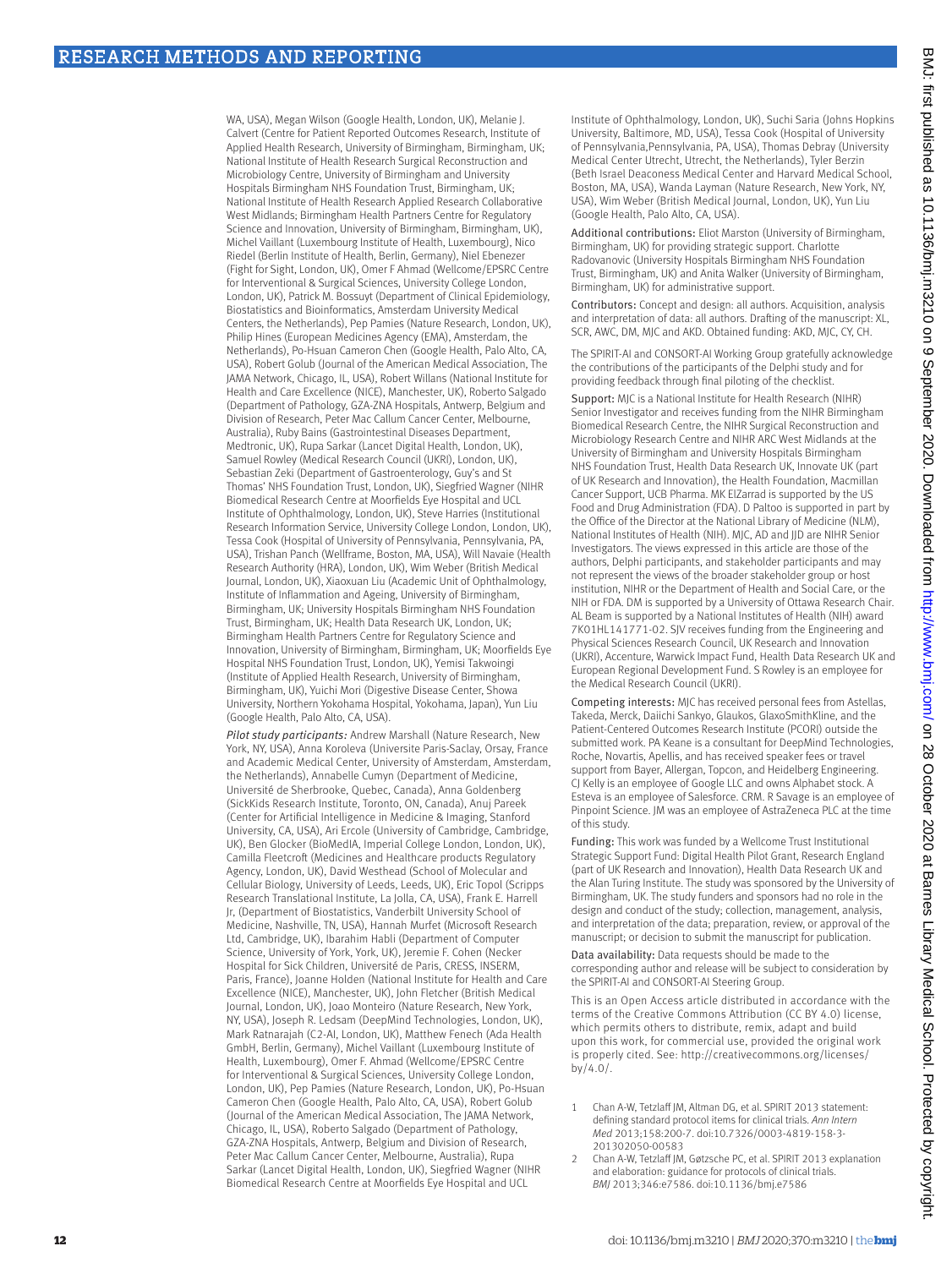### Research Methods and Reporting

- 3 Sarkis-Onofre R, Cenci MS, Demarco FF, et al. Use of guidelines to improve the quality and transparency of reporting oral health research. *J Dent* 2015;43:397-404. doi:10.1016/j. jdent.2015.01.006
- 4 Calvert M, Kyte D, Mercieca-Bebber R, et al, the SPIRIT-PRO Group. Guidelines for inclusion of patient-reported outcomes in clinical trial protocols: the SPIRIT-PRO extension. *JAMA* 2018;319:483-94. doi:10.1001/jama.2017.21903
- 5 Dai L, Cheng C-W, Tian R, et al. Standard protocol items for clinical trials with traditional Chinese medicine 2018: recommendations, explanation and elaboration (SPIRIT-TCM Extension 2018). *Chin J Integr Med* 2019;25:71-9. doi:10.1007/s11655-018-2999-x
- 6 He J, Baxter SL, Xu J, Xu J, Zhou X, Zhang K. The practical implementation of artificial intelligence technologies in medicine. *Nat Med* 2019;25:30-6. doi:10.1038/s41591-018-0307-0
- 7 McKinney SM, Sieniek M, Godbole V, et al. International evaluation of an AI system for breast cancer screening. *Nature* 2020;577:89-94. doi:10.1038/s41586-019-1799-6
- 8 Abràmoff MD, Lou Y, Erginay A, et al. Improved automated detection of diabetic retinopathy on a publicly available dataset through integration of deep learning. *Invest Ophthalmol Vis Sci* 2016;57:5200-6. doi:10.1167/iovs.16-19964
- 9 De Fauw J, Ledsam JR, Romera-Paredes B, et al. Clinically applicable deep learning for diagnosis and referral in retinal disease. *Nat Med* 2018;24:1342-50. doi:10.1038/s41591-018-0107-6
- 10 Esteva A, Kuprel B, Novoa RA, et al. Dermatologist-level classification of skin cancer with deep neural networks. *Nature* 2017;542:115-8. doi:10.1038/nature21056
- 11 Rajpurkar P, Irvin J, Ball RL, et al. Deep learning for chest radiograph diagnosis: A retrospective comparison of the CheXNeXt algorithm to practicing radiologists. *PLoS Med* 2018;15:e1002686. doi:10.1371/journal.pmed.1002686
- 12 Fleuren LM, Klausch TLT, Zwager CL, et al. Machine learning for the prediction of sepsis: a systematic review and meta-analysis of diagnostic test accuracy. *Intensive Care Med* 2020;46:383-400. doi:10.1007/s00134-019-05872-y
- Yim J, Chopra R, Spitz T, et al. Predicting conversion to wet age-related macular degeneration using deep learning. *Nat Med* 2020;26:892-9. doi:10.1038/s41591-020-0867-7
- 14 Kim H, Goo JM, Lee KH, Kim YT, Park CM. Preoperative CT-based deep learning model for predicting disease-free survival in patients with lung adenocarcinomas. *Radiology* 2020;296:216-24. doi:10.1148/ radiol.2020192764
- 15 Wang P, Berzin TM, Glissen Brown JR, et al. Real-time automatic detection system increases colonoscopic polyp and adenoma detection rates: a prospective randomised controlled study. *Gut* 2019;68:1813-9. doi:10.1136/gutjnl-2018-317500
- 16 Tyler NS, Mosquera-Lopez CM, Wilson LM, et al. An artificial intelligence decision support system for the management of type 1 diabetes. *Nat Metab* 2020;2:612-9. doi:10.1038/s42255-020- 0212-y
- 17 Liu X, Faes L, Kale AU, et al. A comparison of deep learning performance against health-care professionals in detecting diseases from medical imaging: a systematic review and meta-analysis. *Lancet Digital Health* 2019. doi:10.1016/S2589-7500(19)30123-2
- 18 Wu L, Zhang J, Zhou W, et al. Randomised controlled trial of WISENSE, a real-time quality improving system for monitoring blind spots during esophagogastroduodenoscopy. *Gut* 2019;68:2161-9. doi:10.1136/gutjnl-2018-317366
- 19 Wijnberge M, Geerts BF, Hol L, et al. Effect of a machine learningderived early warning system for intraoperative hypotension vs standard care on depth and duration of intraoperative hypotension during elective noncardiac surgery: the HYPE randomized clinical trial. *JAMA* 2020;323:1052-1060. doi:10.1001/jama.2020.0592
- 20 Gong D, Wu L, Zhang J, et al. Detection of colorectal adenomas with a real-time computer-aided system (ENDOANGEL): a randomised controlled study. *Lancet Gastroenterol Hepatol* 2020;5:352-61. doi:10.1016/S2468-1253(19)30413-3
- Wang P, Liu X, Berzin TM, et al. Effect of a deep-learning computeraided detection system on adenoma detection during colonoscopy (CADe-DB trial): a double-blind randomised study. *Lancet Gastroenterol Hepatol* 2020;5:343-51. doi:10.1016/S2468- 1253(19)30411-X
- 22 Lin H, Li R, Liu Z, et al. Diagnostic efficacy and therapeutic decisionmaking capacity of an artificial intelligence platform for childhood cataracts in eye clinics: a multicentre randomized controlled trial. *EClinicalMedicine* 2019;9:52-9. doi:10.1016/j.eclinm.2019.03.001
- 23 Su J-R, Li Z, Shao X-J, et al. Impact of a real-time automatic quality control system on colorectal polyp and adenoma detection: a prospective randomized controlled study (with videos). *Gastrointest Endosc* 2020;91:415-424.e4. doi:10.1016/j.gie.2019.08.026
- Collins GS, Moons KGM. Reporting of artificial intelligence prediction models. *Lancet* 2019;393:1577-9. doi:10.1016/S0140- 6736(19)30037-6
- 25 Gregory J, Welliver S, Chong J, Top 10 reviewer critiques of radiology artificial intelligence (AI) articles: qualitative thematic analysis of reviewer critiques of machine learning/deep learning manuscripts submitted to JMRI. *J Magn Reson Imaging* 2020;52:248-54. doi:10.1002/jmri.27035
- 26 Nagendran M, Chen Y, Lovejoy CA, et al. Artificial intelligence versus clinicians: systematic review of design, reporting standards, and claims of deep learning studies. *BMJ* 2020;368:m689. doi:10.1136/ bmj.m689
- 27 CONSORT-AI and SPIRIT-AI Steering Group. Reporting guidelines for clinical trials evaluating artificial intelligence interventions are needed. *Nat Med* 2019;25:1467-8. doi:10.1038/s41591-019- 0603-3
- 28 Liu X, Faes L, Calvert MJ, Denniston AK, CONSORT/SPIRIT-AI Extension Group. Extension of the CONSORT and SPIRIT statements. *Lancet* 2019;394:1225. doi:10.1016/S0140-6736(19)31819-7
- 29 Moher D, Schulz KF, Simera I, Altman DG. Guidance for developers of health research reporting guidelines. *PLoS Med* 2010;7:e1000217. doi:10.1371/journal.pmed.1000217
- 30 Caballero-Ruiz E, García-Sáez G, Rigla M, Villaplana M, Pons B, Hernando ME. A web-based clinical decision support system for gestational diabetes: Automatic diet prescription and detection of insulin needs. *Int J Med Inform* 2017;102:35-49. doi:10.1016/j. ijmedinf.2017.02.014
- 31 Kim TWB, Gay N, Khemka A, Garino J. Internet-based exercise therapy using algorithms for conservative treatment of anterior knee pain: a pragmatic randomized controlled trial. *JMIR Rehabil Assist Technol* 2016;3:e12. doi:10.2196/rehab.5148
- 32 Labovitz DL, Shafner L, Reyes Gil M, Virmani D, Hanina A. Using artificial intelligence to reduce the risk of nonadherence in patients on anticoagulation therapy. *Stroke* 2017;48:1416-9. doi:10.1161/ STROKEAHA.116.016281
- Nicolae A, Morton G, Chung H, et al. Evaluation of a machinelearning algorithm for treatment planning in prostate low-doserate brachytherapy. *Int J Radiat Oncol Biol Phys* 2017;97:822-9. doi:10.1016/j.ijrobp.2016.11.036
- 34 Voss C, Schwartz J, Daniels J, et al. Effect of wearable digital intervention for improving socialization in children with autism spectrum disorder: a randomized clinical trial. *JAMA Pediatr* 2019;173:446-54. doi:10.1001/ jamapediatrics.2019.0285
- 35 Mendes-Soares H, Raveh-Sadka T, Azulay S, et al. Assessment of a personalized approach to predicting postprandial glycemic responses to food among individuals without diabetes. *JAMA Netw Open* 2019;2:e188102. doi:10.1001/ jamanetworkopen.2018.8102
- 36 Choi KJ, Jang JK, Lee SS, et al. Development and validation of a deep learning system for staging liver fibrosis by using contrast agentenhanced CT images in the liver. *Radiology* 2018;289:688-97. doi:10.1148/radiol.2018180763
- 37 Kelly CJ, Karthikesalingam A, Suleyman M, Corrado G, King D. Key challenges for delivering clinical impact with artificial intelligence. *BMC Med* 2019;17:195. doi:10.1186/s12916-019-1426-2
- 38 Pooch EHP, Ballester PL, Barros RC. Can we trust deep learning models diagnosis? The impact of domain shift in chest radiograph classification. *arXiv [eessIV]*. 2019. [https://arxiv.org/](https://arxiv.org/abs/1909.01940) [abs/1909.01940](https://arxiv.org/abs/1909.01940).
- 39 International Medical Device Regulators Forum. *Unique device identification system (UDI system) application guide*. 2019. [http://](http://www.imdrf.org/documents/documents.asp) [www.imdrf.org/documents/documents.asp](http://www.imdrf.org/documents/documents.asp).
- 40 Sabottke CF, Spieler BM. The effect of image resolution on deep learning in radiography. *Radiology: Artificial Intelligence* 2020;2:e190015.
- 41 Heaven D. Why deep-learning AIs are so easy to fool. *Nature* 2019;574:163-6. doi:10.1038/d41586-019-03013-5
- 42 Kiani A, Uyumazturk B, Rajpurkar P, et al. Impact of a deep learning assistant on the histopathologic classification of liver cancer. *NPJ Digit Med* 2020;3:23. doi:10.1038/s41746-020-0232-8
- 43 Wiens J, Saria S, Sendak M, et al. Do no harm: a roadmap for responsible machine learning for health care. *Nat Med* 2019;25:1337-40. doi:10.1038/s41591-019-0548-6
- 44 Habli I, Lawton T, Porter Z. Artificial intelligence in health care: accountability and safety. *Bulletin of the World Health Organization*. March 2020. [https://www.who.int/bulletin/online\\_first/](https://www.who.int/bulletin/online_first/BLT.19.237487.pdf) [BLT.19.237487.pdf.](https://www.who.int/bulletin/online_first/BLT.19.237487.pdf)
- 45 Oakden-Rayner L, Dunnmon J, Carneiro G, Re C. Hidden stratification causes clinically meaningful failures in machine learning for medical imaging. In: *Proceedings of the ACM conference on health, inference, and learning*. New York: Association for Computing Machinery, 2020:151-9.
- 46 SPIRIT publications & downloads. [https://www.spirit-statement.org/](https://www.spirit-statement.org/publications-downloads/) [publications-downloads/.](https://www.spirit-statement.org/publications-downloads/) Accessed 2020.
- 47 Zech JR, Badgeley MA, Liu M, Costa AB, Titano JJ, Oermann FK, Confounding variables can degrade generalization performance of

BMJ: first published as 10.1136/bmj.m3210 on 9 September 2020. Downloaded from <http://www.bmj.com/> on 28 October 2020 at Barnes Library Medical School. Protected by copyright.

September 2020. Downloaded from http://www.bmj.com/ on 28 October 2020 at Barnes Library Medical School. Protected by copyright.

BMJ: first published as 10.1136/bmj.m3210 on 9